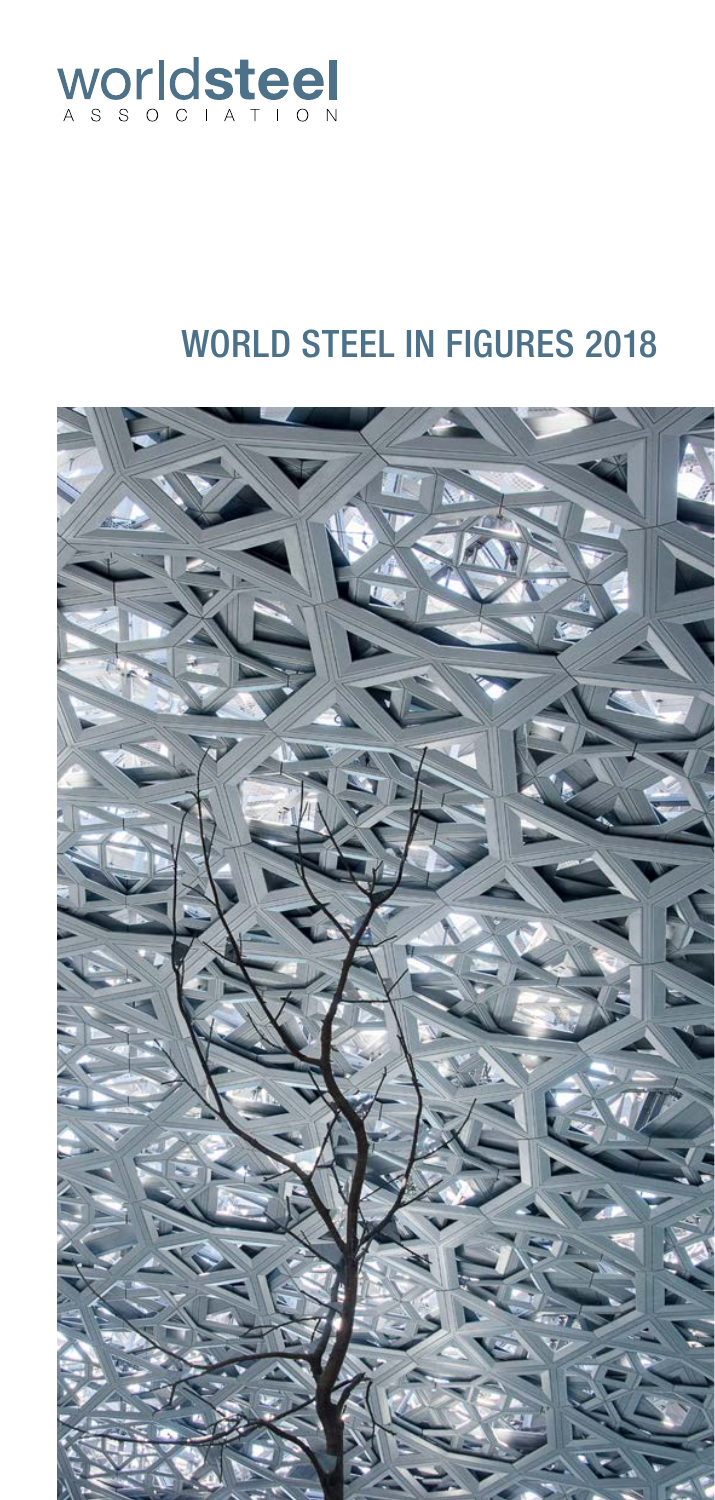# TABLE OF CONTENTS

### CRUDE STEEL PRODUCTION

### STEEL USE

| Steel production and use: geographical distribution, 2007  14 |  |
|---------------------------------------------------------------|--|
| Steel production and use: geographical distribution, 2017  15 |  |
|                                                               |  |
|                                                               |  |

### RAW MATFRIALS

### STEEL TRADE

### INDIRECT TRADE

For details on the notation used in this publication, [please refer to page 30.](#page--1-0)

To say that the steel industry is experiencing interesting times would be an understatement. However, progress is being made at various levels. At the recent meeting of the Global Forum for Steel Excess Capacity (GFSEC), a G20 initiative, six important principles were agreed by ministers of G20 countries. All are focused around ensuring that a level playing field should exist for steelmakers in all countries and that markets should remain free and fair for steel to be traded between countries.

I am hopeful that the heightened level of trade tensions will abate and that our positive outlook for steel demand will remain. The Short Range Outlook for the next 18 months suggests 2018 growth of 1.8% followed by 0.7% in 2019. Steel demand is benefitting from the broad and favourable global economic momentum affecting both the developed and developing world at the same time. The worldsteel programmes in the automotive, construction, packaging and rail sectors all aim to maintain the role of steel as a versatile product without which modern society cannot remain sustainable.

worldsteel Board members agreed to focus renewed attention on reaching the performance levels we see in our top 15%. Our technology committee has produced extensive data and benchmarking information, with the challenge to reduce carbon emissions and increase energy efficiency in the steelmaking process. This service is available to all worldsteel members to be used for their own benefit.

Six worldsteel members (ArcelorMittal, Tata Steel Europe, Tata Steel Limited, Tenaris, thyssenkrupp AG and voestalpine AG) have been recognised for their outstanding efforts in sustainability activities. Congratulations to these sustainability champions!

This booklet provides a comprehensive overview of steel industry activities, stretching from production to steel use to some indications on trade flows. We are always looking to improve. If you have any comments or suggestions please do not hesitate to contact me.



Dr Edwin Basson Director General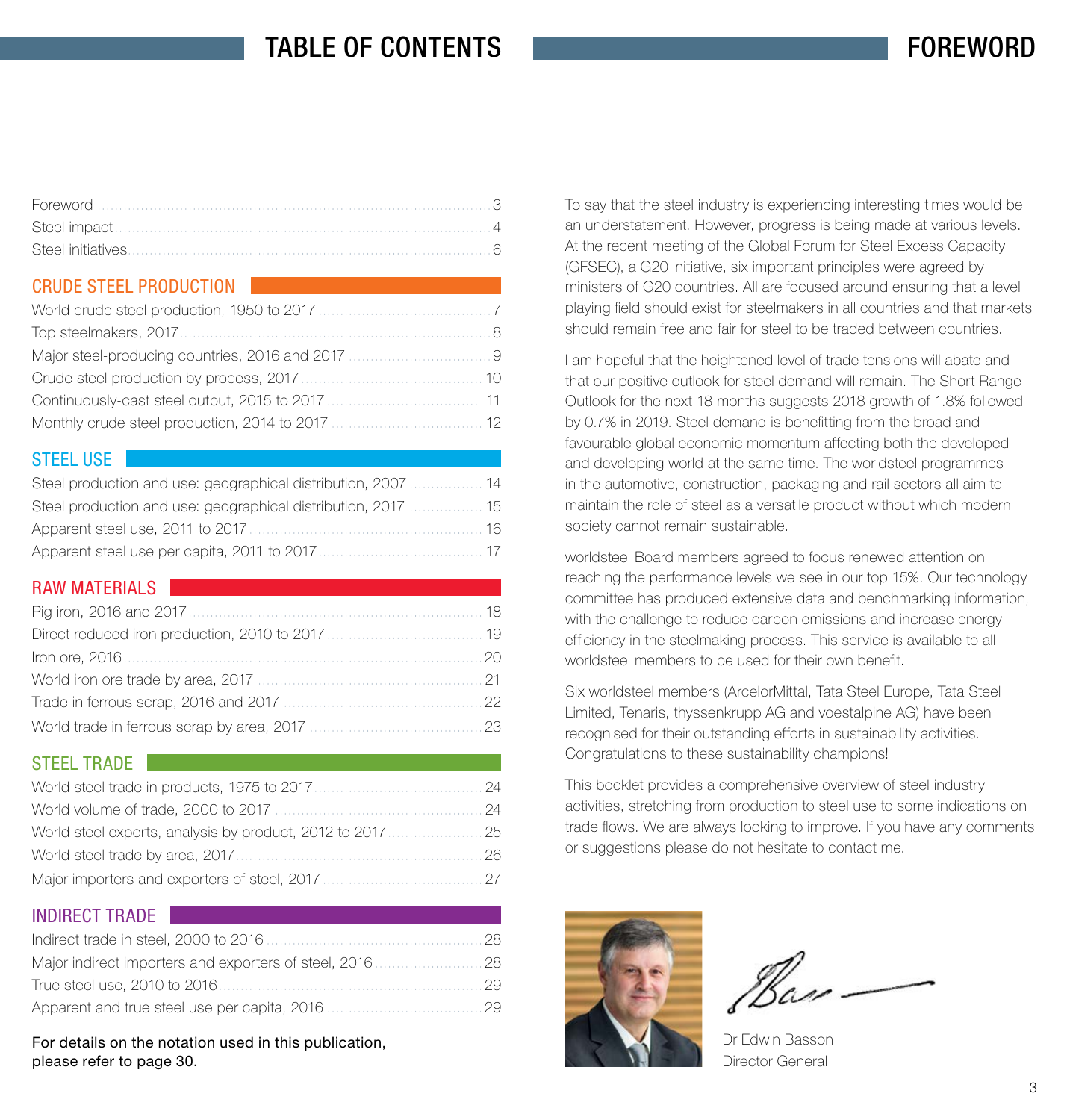<span id="page-2-0"></span>

### Essential in all sectors of the economy

New modern steel products are lighter and stronger than before. helping other industries to reduce their environmental footprint.



Abiding by environmental regulations is a prerequisite for acceptance by society. We aim to continually reduce our environmental impact.



#### Innovation is crucial

New and innovative steels are continually developed. In 2016, the steel industry invested 13% of revenue in capital investment projects and process improvement.



#### Contributing to society

In 2016, the steel industry distributed an estimated 1 029 billion USD, 98.8% of its revenue, to society directly and indirectly.



### Safety first, nothing is more important

We are working towards zero incidents. In 2016, the industry's Lost Time Injury Frequency Rate was 1.0, an improvement of 78% since 2006



Human capital is a key asset

Worldwide 6 million people work for the steel industry. In 2016, steel companies provided each employee with 7.0 training days on average.

The figures above are derived from the worldsteel 2016 Sustainability Indicator data, based on 125 steel companies and 6 associations reporting. Data for 2017 will be available on worldsteel.org in October 2018. \* EMS: Environmental Management Systems



### A systematic approach brings effective results

In 2016, about 97.1% of steel industry employees and contractors worked in FMS<sup>\*</sup>-registered production facilities.



### Biggest challenge of the industry

In 2016, on average 1.9 tonnes of  $\mathrm{CO}_2^{}$  were emitted for every tonne of steel produced. Breakthrough technologies are being developed worldwide to address this challenge.



### Significant improvement in energy consumption

In the last 50 years the steel industry has reduced its energy intensity per tonne of steel produced by 60%. The average in 2016 was 20.3 GJ/tonne.



### Responsible management of natural resources

Very little waste is produced. In 2016, 97.6% of the raw materials used for steelmaking were converted to steel products and by-products.



### Optimal resource efficiency, nothing to waste

Nearly 100% of our industry by-products can be used. Steelmaking by-products are used in e.g. concrete, fertilisers, plastics, paints and cosmetics.



Informed decisions on material choice

We provide life cycle inventory data for 16 key steel products. This helps customers to select the most sustainable materials for their products.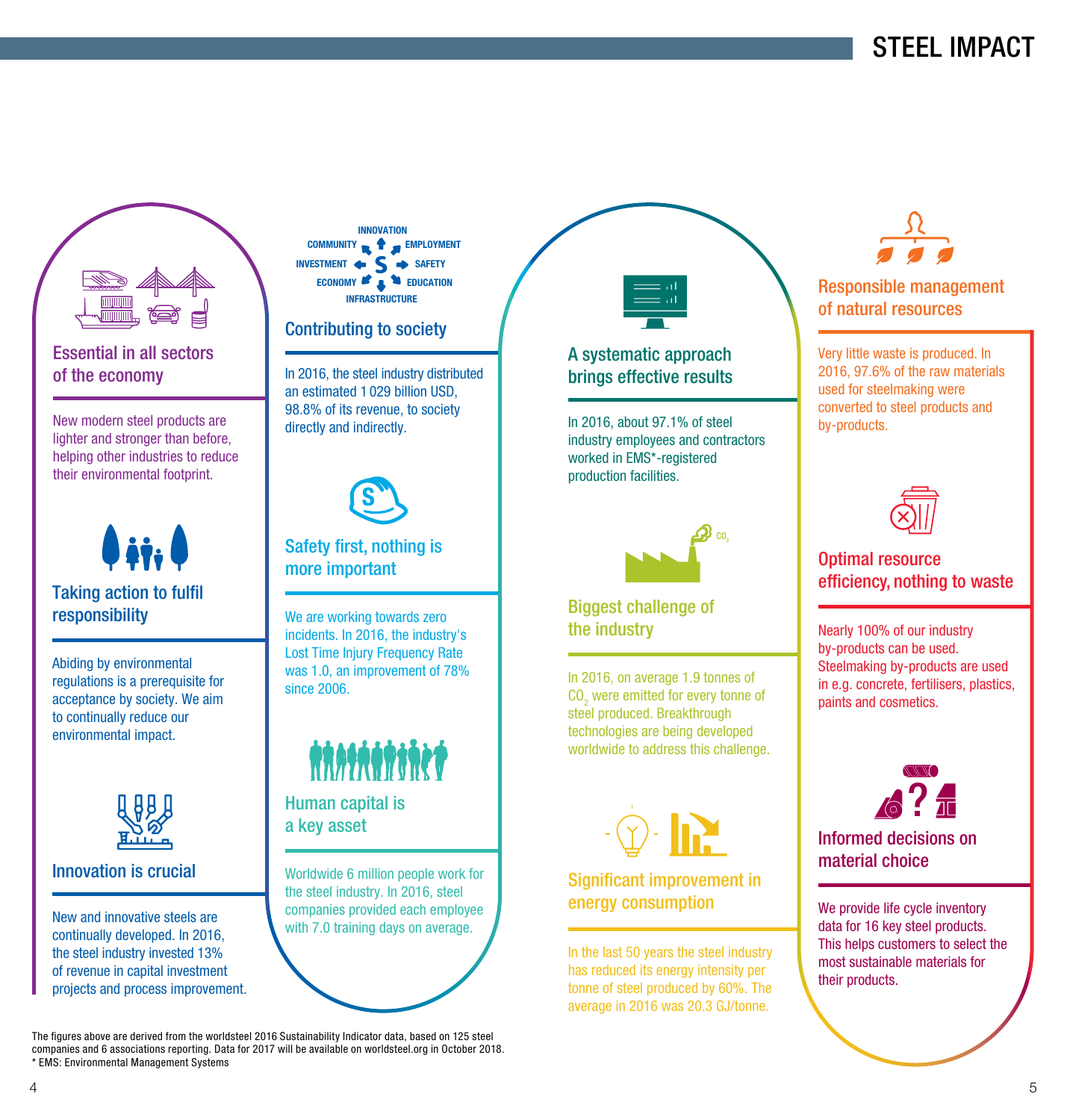# STEEL INITIATIVES

# WORLD CRUDE STEEL PRODUCTION 1950 TO 2017

#### <span id="page-3-0"></span>STEEL SAFETY DAY

A safe and healthy working environment is the number one priority for every worldsteel member. Steel Safety Day was set up to reinforce awareness of the five most common causes of safety incidents.

#### STEEL SUSTAINABILITY CHAMPIONS

This programme aims to encourage steel companies to increase their efforts, set higher standards and make further progress in their sustainability programmes and business practices.

#### CLIMATE ACTION

This programme recognises steel producers that submit CO<sub>2</sub> emissions data for worldsteel's data collection, according to the worldsteel methodology – now a standard, ISO 14404.

#### GLOBAL TECHNOLOGY INNOVATION FORUM

The industry is working together on a number of initiatives to develop breakthrough steelmaking technologies that can reduce CO<sub>2</sub> emissions by at least 50%, potentially revolutionising the way steel is made.

#### LIFE CYCLE ASSESSMENT

In 2017, worldsteel released its fourth global and regional steel life cycle inventory (LCI) data, which has been developed following international standards on LCA.

#### ONLINE BENCHMARKING SYSTEMS

worldsteel offers free online benchmarking systems for its members on reliability, process yield, and energy intensity for each process of the basic oxygen furnace and electric arc furnace production routes.

#### STEELIE AWARDS

The Steelie Awards recognise member companies or individuals for their contribution to the steel industry over a one-year period in a series of categories. The Steelies are awarded at worldsteel's General Assembly in October.

#### **STEELCHALLENGE**

steeluniversity hosts an annual competition, steelChallenge, for students and young industry employees to test their knowledge and skills using sophisticated simulations.

### million tonnes

| Years | World |
|-------|-------|
| 1950  | 189   |
| 1955  | 270   |
| 1960  | 347   |
| 1965  | 456   |
| 1970  | 595   |
| 1975  | 644   |
| 1980  | 717   |
| 1985  | 719   |
| 1990  | 770   |
| 1995  | 753   |
| 1996  | 751   |

| Years | World |
|-------|-------|
| 2008  | 1343  |
| 2009  | 1239  |
| 2010  | 1433  |
| 2011  | 1538  |
| 2012  | 1560  |
| 2013  | 1650  |
| 2014  | 1669  |
| 2015  | 1620  |
| 2016  | 1627  |
| 2017  | 1689  |
|       |       |

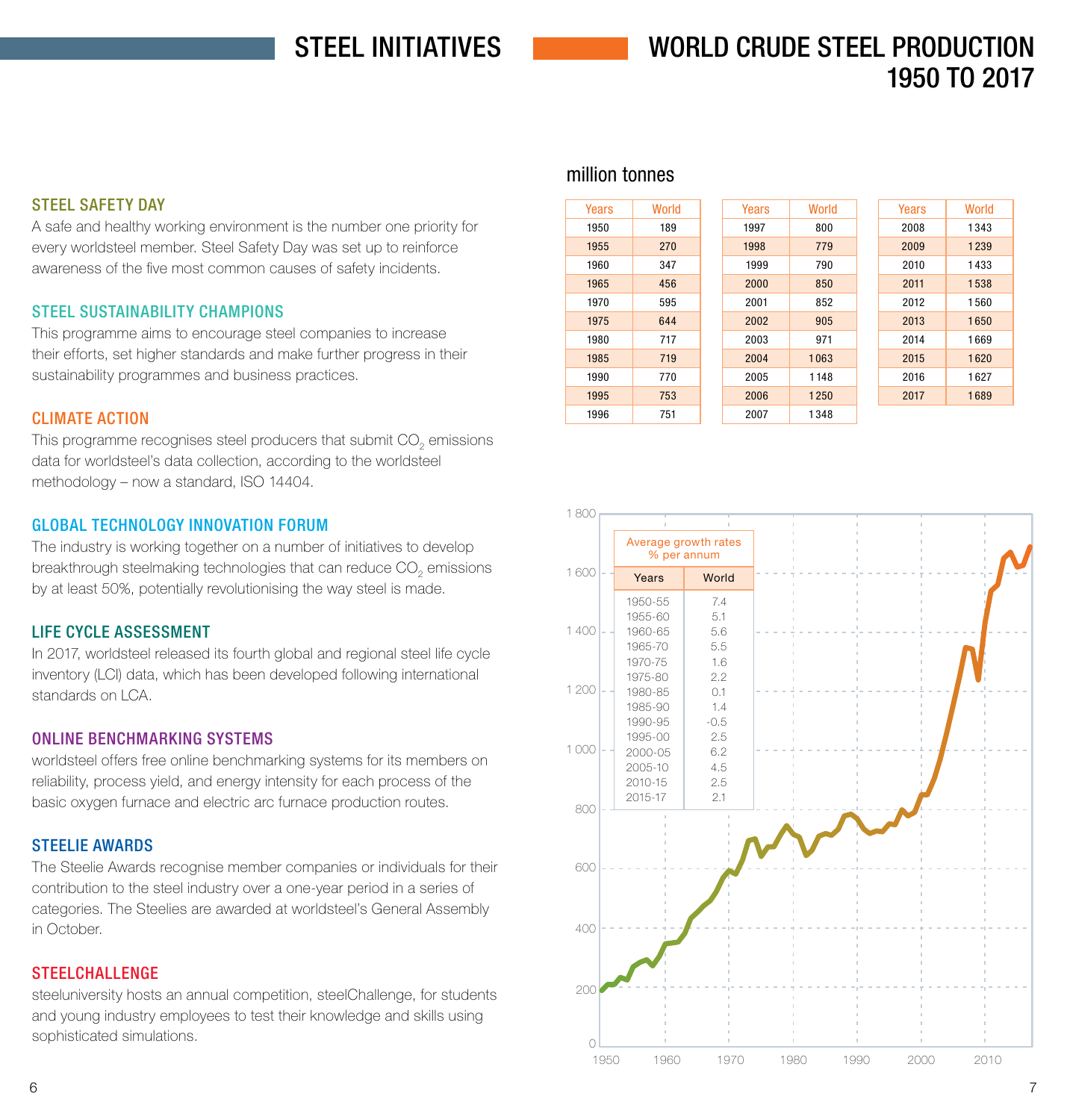# TOP STEELMAKERS 2017

# MAJOR STEEL-PRODUCING COUNTRIES 2016 AND 2017

### <span id="page-4-0"></span>million tonnes, crude steel production

| Rank           | Company                        | <b>Tonnage</b> | Rank | Company                       | <b>Tonnage</b> |
|----------------|--------------------------------|----------------|------|-------------------------------|----------------|
| 1              | <b>ArcelorMittal</b>           | 97.03          | 26   | <b>U.S. Steel Corporation</b> | 14.43          |
| 2              | China Baowu Group              | 65.39          | 27   | <b>Baotou Steel</b>           | 14.20          |
| 3              | <b>NSSMC Group (1)</b>         | 47.36          | 28   | <b>EVRAZ</b>                  | 14.03          |
| 4              | HBIS Group <sup>(2)</sup>      | 45.56          | 29   | thyssenkrupp                  | 13.22          |
| 5              | POSCO                          | 42.19          | 30   | <b>MMK</b>                    | 12.86          |
| 6              | Shagang Group                  | 38.35          | 31   | <b>Liuzhou Steel</b>          | 12.30          |
| $\overline{7}$ | Ansteel Group <sup>(3)</sup>   | 35.76          | 32   | Techint Group <sup>(5)</sup>  | 11.75          |
| 8              | <b>JFE Steel</b>               | 30.15          | 33   | Jinxi Steel                   | 11.72          |
| 9              | <b>Shougang Group</b>          | 27.63          | 34   | Severstal                     | 11.65          |
| 10             | <b>Tata Steel Group</b>        | 25.11          | 35   | Sanming Steel                 | 11.19          |
| 11             | <b>Nucor Corporation</b>       | 24.39          | 36   | <b>Taiyuan Steel</b>          | 10.50          |
| 12             | <b>Shandong Steel Group</b>    | 21.68          | 37   | Jingye Steel                  | 10.41          |
| 13             | <b>Hyundai Steel</b>           | 21.23          | 38   | <b>Zenith Steel</b>           | 10.36          |
| 14             | Jianlong Group                 | 20.26          | 39   | Shaanxi Steel                 | 10.24          |
| 15             | <b>Valin Group</b>             | 20.15          | 40   | <b>Anyang Steel</b>           | 10.06          |
| 16             | <b>Maanshan Steel</b>          | 19.71          | 41   | Nanjing Steel                 | 9.85           |
| 17             | <b>NLMK</b>                    | 17.08          | 42   | <b>Metinvest Holding</b>      | 9.59           |
| 18             | Gerdau                         | 16.50          | 43   | Erdemir Group                 | 9.20           |
| 19             | <b>JSW Steel</b>               | 16.06          | 44   | <b>Xinyu Steel</b>            | 8.90           |
| 20             | <b>Benxi Steel</b>             | 15.77          | 45   | <b>CITIC Pacific</b>          | 8.77           |
| 21             | IMIDRO <sup>(4)</sup>          | 15.60          | 46   | <b>Zongheng Steel</b>         | 8.72           |
| 22             | <b>China Steel Corporation</b> | 15.33          | 47   | Steel Dynamics, Inc.          | 8.27           |
| 23             | <b>Fangda Steel</b>            | 15.11          | 48   | voestalpine Group             | 8.15           |
| 24             | <b>Rizhao Steel</b>            | 14.98          | 49   | SSAB                          | 8.00           |
| 25             | SAIL                           | 14.80          | 50   | <b>Kobe Steel</b>             | 7.74           |

(1) Includes tonnage of Nippon Steel & Sumikin Stainless Steel Corporation (100% owned) and Nisshin Steel (51% owned); as well as USIMINAS (31.2% voting shares)

(2) Includes tonnage of Serbia Iron & Steel d.o.o. Beograd (100% owned) and MAKSTIL A.D. in Macedonia (42% owned)

(3) Includes tonnage of Angang Lianzhong (Guangzhou) Steel Company

(4) Combined tonnage of Mobarrakeh Steel, Esfahan Steel, Khuzestan Steel and NISCO

(5) Includes part of USIMINAS tonnage (39.6% voting shares)

Notes on company ownership and tonnage calculations: For worldsteel members, the data was sourced from their official tonnage declarations. For Chinese companies, the official CISA tonnage publication was used, unless especially noted. In case of more than 50% ownership, 100% of the subsidiary's tonnage is included. In cases of 30%-50% ownership, pro-rata tonnage is included. Unless otherwise specified in the declaration, less than 30% ownership is considered a minority and therefore, not included.

For an extended company listing go to [worldsteel.org/steel-by-topic/statistics](http://worldsteel.org/steel-by-topic/statistics).

### million tonnes, crude steel production

|                                  | 2017            |                | 2016           |                |  |
|----------------------------------|-----------------|----------------|----------------|----------------|--|
| <b>Country</b>                   | Rank            | <b>Tonnage</b> | Rank           | <b>Tonnage</b> |  |
| China                            | 1               | 831.7          | $\mathbf{1}$   | 807.6          |  |
| Japan                            | $\overline{2}$  | 104.7          | $\overline{2}$ | 104.8          |  |
| India                            | 3               | 101.4          | 3              | 95.5           |  |
| <b>United States</b>             | $\overline{4}$  | 81.6           | 4              | 78.5           |  |
| <b>Russia</b>                    | 5               | 71.3           | 5              | 70.5           |  |
| South Korea                      | $6\phantom{1}6$ | 71.0           | 6              | 68.6           |  |
| Germany                          | $\overline{7}$  | 43.4           | $\overline{7}$ | 42.1           |  |
| Turkey                           | 8               | 37.5           | 8              | 33.2           |  |
| <b>Brazil</b>                    | $\overline{9}$  | 34.4           | $\overline{9}$ | 31.3           |  |
| Italy                            | 10              | 24.1           | 11             | 23.4           |  |
| Taiwan, China                    | 11              | 22.4           | 12             | 21.8           |  |
| Ukraine                          | 12              | 21.3           | 10             | 24.2           |  |
| Iran                             | 13              | 21.2           | 14             | 17.9           |  |
| Mexico                           | 14              | 19.9           | 13             | 18.8           |  |
| France                           | 15              | 15.5           | 15             | 14.4           |  |
| Spain                            | 16              | 14.5           | 16             | 13.6           |  |
| Canada                           | 17              | 13.6           | 17             | 12.6           |  |
| Vietnam                          | 18              | 11.5           | 19             | 7.8            |  |
| Poland                           | 19              | 10.3           | 18             | 9.0            |  |
| Austria                          | 20              | 8.1            | 22             | 7.4            |  |
| Belgium                          | 21              | 7.8            | 20             | 7.7            |  |
| <b>United Kingdom</b>            | 22              | 7.5            | 21             | 7.6            |  |
| Egypt                            | 23              | 6.9            | 28             | 5.0            |  |
| Netherlands                      | 24              | 6.8            | 23             | 6.9            |  |
| South Africa                     | 25              | 6.3            | 24             | 6.1            |  |
| Australia                        | 26              | 5.3            | 27             | 5.3            |  |
| <b>Slovak Republic</b>           | 27              | 5.0            | 29             | 4.8            |  |
| Pakistan                         | 28              | 5.0            | 36             | 3.6            |  |
| Saudi Arabia                     | 29              | 4.8            | 25             | 5.5            |  |
| Indonesia (e)                    | 30              | 4.8            | 30             | 4.7            |  |
| Sweden                           | 31              | 4.7            | 31             | 4.6            |  |
| Argentina                        | 32              | 4.6            | 33             | 4.1            |  |
| <b>Czech Republic</b>            | 33              | 4.6            | 26             | 5.3            |  |
| Thailand                         | 34              | 4.5            | 35             | 3.8            |  |
| Kazakhstan                       | 35              | 4.5            | 32             | 4.3            |  |
| Finland                          | 36              | 4.0            | 34             | 4.1            |  |
| Romania                          | 37              | 3.4            | 37             | 3.3            |  |
| <b>United Arab Emirates</b>      | 38              | 3.3            | 38             | 3.1            |  |
| Malaysia (e)                     | 39              | 2.8            | 39             | 2.8            |  |
| Qatar                            | 40              | 2.6            | 40             | 2.5            |  |
| <b>Byelorussia</b>               | 41              | 2.4            | 41             | 2.2            |  |
| Luxembourg                       | 42              | 2.2            | 42             | 2.2            |  |
| Portugal                         | 43              | 2.1            | 43             | 2.0            |  |
| Oman (e)                         | 44              | 2.0            | 44             | 2.0            |  |
| Hungary                          | 45              | 1.9            | 46             | 1.3            |  |
| Serbia                           | 46              | 1.5            | 49             | 1.2            |  |
| Switzerland (e)                  | 47              | 1.5            | 45             | 1.5            |  |
| Greece                           | 48              | 1.4            | 51             | 1.2            |  |
| Colombia                         | 49              | 1.3            | 47             | 1.3            |  |
| North Korea (e)<br><b>Others</b> | 50              | 1.3<br>13.4    | 48             | 1.3<br>12.9    |  |
|                                  |                 | 1689.4         |                |                |  |
| World                            |                 |                |                | 1627.0         |  |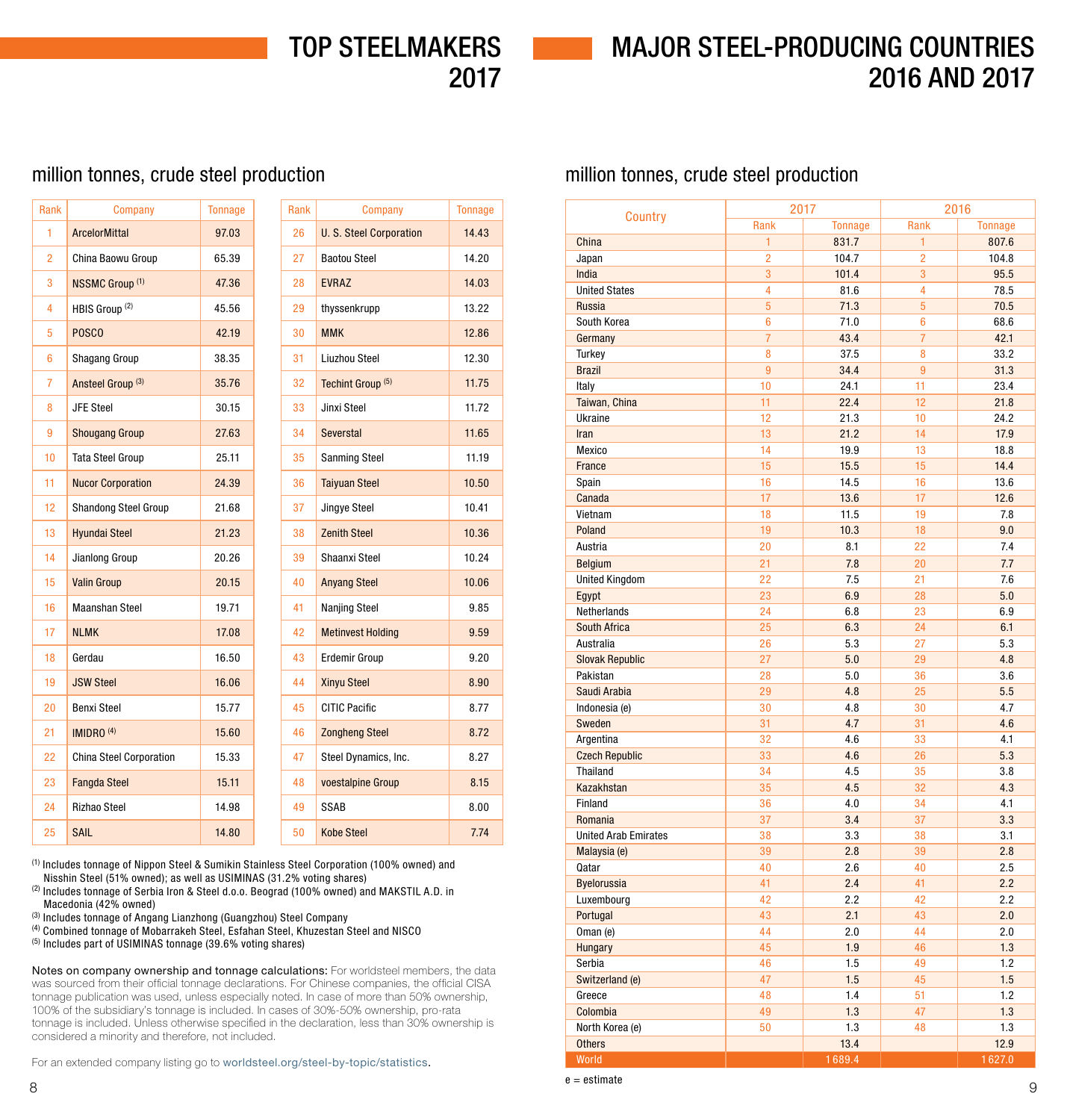# CONTINUOUSLY-CAST STEEL OUTPUT 2015 TO 2017

|                                  | <b>Million tonnes</b> |                | % Crude steel output |              |              |              |
|----------------------------------|-----------------------|----------------|----------------------|--------------|--------------|--------------|
|                                  | 2015                  | 2016<br>2017   |                      | 2015         | 2017         |              |
| Austria                          | 7.4                   | 7.2            | 7.8                  | 96.6         | 96.6         | 96.3         |
| Belgium (e)                      | 7.3                   | 7.7            | 7.7                  | 100.0        | 100.0        | 98.2         |
| Bulgaria                         | 0.5                   | 0.5            | 0.7                  | 100.0        | 100.0        | 100.0        |
| Croatia                          | 0.1                   | $\overline{a}$ | L,                   | 100.0        |              |              |
| <b>Czech Republic</b>            | 4.8                   | 4.9            | 4.2                  | 91.2         | 92.6         | 92.8         |
| Finland                          | 4.0                   | 4.1            | 4.0                  | 99.6         | 99.6         | 99.6         |
| France                           | 14.4                  | 14.0           | 15.0                 | 96.3         | 96.9         | 97.0         |
| Germany (e)                      | 41.4                  | 40.1           | 41.2                 | 97.0         | 95.3         | 95.0         |
| Greece                           | 0.9                   | 1.2            | 1.4                  | 100.0        | 100.0        | 100.0        |
| Hungary                          | 1.7                   | 1.3            | 1.9                  | 100.0        | 100.0        | 100.0        |
| Italy                            | 20.8                  | 22.1           | 22.7                 | 94.3         | 94.8         | 94.4         |
| Luxembourg                       | 2.1                   | 2.2            | 2.2                  | 100.0        | 100.0        | 100.0        |
| Netherlands                      | 6.9                   | 6.8            | 6.8                  | 98.5         | 98.7         | 100.0        |
| Poland (e)                       | 9.0                   | 8.9            | 10.2                 | 98.3         | 98.3         | 98.3         |
| Portugal                         | 2.0                   | 2.0            | 2.1                  | 99.3         | 99.4         | 99.0         |
| Romania (e)                      | 3.3                   | 3.2            | 3.3                  | 97.9         | 97.7         | 97.6         |
| <b>Slovak Republic</b>           | 4.6                   | 4.8            | 5.0                  | 99.8         | 99.8         | 100.0        |
| Slovenia                         | 0.5                   | 0.5            | 0.5                  | 80.1         | 80.7         | 80.2         |
| Spain (e)                        | 14.6                  | 13.4           | 14.2                 | 98.2         | 98.3         | 98.2         |
| Sweden                           | 3.8                   | 4.1            | 4.1                  | 88.0         | 89.3         | 87.6         |
| <b>United Kingdom</b>            | 10.8                  | 7.5            | 7.4                  | 98.6         | 98.7         | 98.2         |
| European Union (28)              | 160.9                 | 156.4          | 162.3                | 96.8         | 96.5         | 96.4         |
| Turkey                           | 31.5                  | 33.2           | 37.5                 | 100.0        | 100.0        | 100.0        |
| <b>Others</b>                    | 4.2                   | 4.5            | 4.8                  | 99.7         | 99.7         | 100.0        |
| <b>Other Europe</b>              | 35.8                  | 37.6           | 42.3                 | 100.0        | 100.0        | 100.0        |
|                                  |                       |                | 58.4                 |              | 82.3         |              |
| Russia (e)                       | 58.0<br>11.2          | 58.0<br>11.8   |                      | 81.8<br>48.9 | 48.8         | 81.9<br>51.8 |
| Ukraine (e)<br>Other CIS         | 7.7                   | 7.4            | 11.1<br>8.1          |              | 99.2         | 99.9         |
| <b>CIS</b>                       |                       |                |                      | 99.9         |              |              |
|                                  | 76.9                  | 77.2           | 77.6                 | 75.7         | 75.6         | 77.0         |
| Canada                           | 12.2<br>18.2          | 9.9<br>18.8    | 8.9                  | 97.6         | 78.2<br>99.9 | 65.2         |
| <b>Mexico</b>                    |                       |                | 19.9                 | 99.9         |              | 99.9         |
| <b>United States</b>             | 78.1                  | 78.0           | 81.3                 | 99.0         | 99.4         | 99.6         |
| <b>NAFTA</b>                     | 108.5                 | 106.7          | 110.1                | 99.0         | 97.1         | 95.6         |
| Argentina                        | 5.0                   | 4.1            | 4.6                  | 99.7         | 99.7         | 99.7         |
| <b>Brazil</b>                    | 32.9                  | 30.9           | 33.6                 | 99.0         | 98.7         | 97.9         |
| Venezuela                        | 1.3                   | 0.6            | 0.4                  | 100.0        | 100.0        | 100.0        |
| <b>Other Latin America</b>       | 5.7                   | 5.0            | 4.9                  | 100.0        | 100.0        | 100.0        |
| <b>Central and South America</b> | 44.9                  | 40.5           | 43.6                 | 99.2         | 99.0         | 98.3         |
| Egypt (e)                        | 5.5                   | 5.0            | 6.9                  | 100.0        | 100.0        | 100.0        |
| <b>South Africa</b>              | 6.4                   | 6.1            | 6.3                  | 99.4         | 100.0        | 100.0        |
| Other Africa (e)                 | 1.8                   | 1.9            | 1.9                  | 99.7         | 99.7         | 99.7         |
| <b>Africa</b>                    | 13.7                  | 13.1           | 15.0                 | 99.7         | 100.0        | 100.0        |
| Iran                             | 16.1                  | 17.9           | 21.2                 | 100.0        | 100.0        | 100.0        |
| Saudi Arabia                     | 5.2                   | 5.5            | 4.8                  | 100.0        | 100.0        | 100.0        |
| Other Middle East (e)            | 8.0                   | 8.1            | 8.4                  | 99.9         | 99.9         | 99.9         |
| <b>Middle East</b>               | 29.4                  | 31.5           | 34.5                 | 100.0        | 100.0        | 100.0        |
| China (e)                        | 792.8                 | 797.5          | 820.7                | 98.6         | 98.7         | 98.7         |
| India (e)                        | 75.0                  | 82.0           | 87.0                 | 84.2         | 85.9         | 85.8         |
| Japan                            | 103.6                 | 103.2          | 103.1                | 98.5         | 98.5         | 98.5         |
| South Korea                      | 68.7                  | 67.7           | 70.1                 | 98.6         | 98.7         | 98.7         |
| Taiwan, China                    | 21.3                  | 21.7           | 22.3                 | 99.6         | 99.6         | 99.6         |
| Other Asia (e)                   | 22.6                  | 24.5           | 30.4                 | 100.0        | 100.0        | 100.0        |
| Asia                             | 1083.9                | 1096.5         | 1133.6               | 97.5         | 97.7         | 97.6         |
| Australia                        | 4.9                   | 5.2            | 5.3                  | 99.5         | 99.5         | 99.5         |
| <b>New Zealand</b>               | 0.8                   | 0.6            | 0.7                  | 100.0        | 100.0        | 100.0        |
| <b>Total of above countries</b>  | 1559.6                | 1565.4         | 1625.0               | 96.3         | 96.3         | 96.3         |

The countries in this table accounted for approximately 99.9% of world crude steel production in 2017<br> $e =$  estimate

# CRUDE STEEL PRODUCTION BY PROCESS, 2017

**Contract Contract Contract** 

<span id="page-5-0"></span>

| %<br>%<br>Austria<br>8.1<br>91.1<br>8.9<br>$\overline{a}$<br>$\overline{a}$<br>100.0<br>7.8<br>68.8<br>31.2<br>100.0<br>Belgium (e)<br>÷,<br>$\overline{a}$<br>0.7<br>100.0<br>100.0<br>Bulgaria<br>$\overline{a}$<br>$\overline{a}$<br>Croatia<br>100.0<br>0.0<br>100.0<br>$\overline{a}$<br>$\overline{a}$<br>$\overline{a}$<br><b>Czech Republic</b><br>4.6<br>94.6<br>5.4<br>$\overline{a}$<br>$\overline{a}$<br>100.0<br>4.0<br>32.5<br>Finland (e)<br>67.5<br>÷<br>100.0<br>÷<br>France<br>15.5<br>68.8<br>31.2<br>$\overline{a}$<br>100.0<br>Ĭ.<br>43.4<br>28.8<br>100.0<br>Germany (e)<br>71.2<br>$\overline{a}$<br>Greece<br>1.4<br>100.0<br>100.0<br>$\overline{a}$<br>$\overline{a}$<br>Hungary<br>1.9<br>84.3<br>15.7<br>$\overline{a}$<br>100.0<br>$\overline{a}$<br>24.1<br>19.7<br>80.3<br>100.0<br>Italy<br>$\overline{a}$<br>$\overline{a}$<br>Luxembourg<br>2.2<br>100.0<br>$\overline{a}$<br>100.0<br>$\overline{a}$<br>$\overline{a}$<br>Netherlands<br>6.8<br>100.0<br>L,<br>100.0<br>$\overline{a}$<br>$\overline{a}$<br>10.3<br>44.8<br>$\overline{a}$<br>100.0<br>Poland (e)<br>55.2<br>$\overline{a}$<br>1.0<br>Portugal<br>2.1<br>99.0<br>100.0<br>$\overline{a}$<br>Romania (e)<br>3.4<br>30.7<br>100.0<br>69.3<br><b>Slovak Republic</b><br>5.0<br>92.9<br>7.1<br>$\overline{a}$<br>100.0<br>$\overline{a}$<br>$\overline{a}$<br>Slovenia<br>0.6<br>100.0<br>$\overline{a}$<br>100.0<br>Spain (e)<br>14.5<br>33.5<br>66.5<br>100.0<br>÷<br>Ĭ.<br>4.7<br>34.7<br>Sweden<br>65.3<br>100.0<br>-<br>÷<br><b>United Kingdom</b><br>7.5<br>80.1<br>19.9<br>$\overline{a}$<br>100.0<br>$\overline{a}$<br>European Union (28)<br>168.4<br>60.0<br>40.0<br>0.0<br>100.0<br>٠<br>37.5<br>Turkey<br>30.8<br>69.2<br>$\overline{a}$<br>$\overline{a}$<br>100.0<br><b>Others</b><br>4.8<br>46.7<br>53.3<br>$\blacksquare$<br>100.0<br>$\overline{a}$<br><b>Other Europe</b><br>42.3<br>67.4<br>32.6<br>100.0<br>L<br>Russia (e)<br>71.3<br>66.9<br>30.8<br>2.4<br>$\overline{a}$<br>100.0<br>21.3<br>7.0<br>Ukraine (e)<br>70.0<br>23.0<br>$\overline{a}$<br>100.0<br>Other CIS<br>46.1<br>8.1<br>53.9<br>÷,<br>100.0<br>$\overline{a}$<br><b>CIS</b><br>6.5<br>100.8<br>66.5<br>27.0<br>100.0<br>Canada<br>13.6<br>53.4<br>46.6<br>$\overline{a}$<br>$\overline{a}$<br>100.0<br><b>Mexico</b><br>19.9<br>76.3<br>23.7<br>100.0<br>-<br>-<br><b>United States</b><br>81.6<br>31.6<br>68.4<br>100.0<br>÷<br>$\overline{a}$<br><b>NAFTA</b><br>115.1<br>32.8<br>67.2<br>100.0<br>÷<br>÷<br>4.6<br>50.4<br>$\overline{a}$<br>Argentina<br>49.6<br>$\overline{a}$<br>100.0<br>1.5<br><b>Brazil</b><br>34.4<br>77.6<br>21.0<br>100.0<br>÷<br>Chile<br>1.2<br>31.4<br>100.0<br>68.6<br>Ĭ.<br>L,<br>0.4<br>Venezuela<br>100.0<br>100.0<br>$\overline{a}$<br>$\overline{a}$<br>$\overline{a}$<br>3.7<br>93.4<br><b>Others</b><br>6.6<br>$\overline{a}$<br>L,<br>100.0<br><b>Central and South America</b><br>44.3<br>67.7<br>31.2<br>1.1<br>100.0<br>÷<br>Eqypt (e)<br>6.9<br>8.4<br>91.6<br>100.0<br>$\overline{a}$<br>South Africa<br>6.3<br>59.2<br>40.8<br>100.0<br>$\overline{a}$<br>Other Africa (e)<br>0.3<br>1.9<br>34.5<br>65.2<br>100.0<br>$\overline{a}$<br>Africa<br>15.1<br>32.9<br>67.1<br>L,<br>0.0<br>100.0<br>Iran<br>21.2<br>10.5<br>89.5<br>100.0<br>$\overline{a}$<br>$\overline{a}$<br>4.8<br>Saudi Arabia<br>100.0<br>$\overline{a}$<br>100.0<br>$\overline{a}$<br>$\overline{a}$<br>8.4<br>Other Middle East (e)<br>L,<br>100.0<br>100.0<br>$\overline{a}$<br>÷,<br><b>Middle East</b><br>93.5<br>L,<br>34.5<br>6.5<br>L,<br>100.0<br>0.0<br>China (e)<br>831.7<br>91.0<br>9.0<br>100.0<br>$\overline{a}$<br>India<br>101.4<br>43.2<br>56.8<br>100.0<br>Japan<br>104.7<br>75.8<br>24.2<br>$\overline{a}$<br>$\overline{a}$<br>100.0<br>South Korea<br>71.0<br>67.1<br>32.9<br>100.0<br>Taiwan, China<br>22.4<br>61.0<br>39.0<br>100.0<br>÷<br>Ĭ.<br>Other Asia (e)<br>30.4<br>13.2<br>83.0<br>3.8<br>100.0<br>$\overline{a}$<br>Asia<br>1161.7<br>83.2<br>16.7<br>0.1<br>100.0<br>Australia<br>77.0<br>23.0<br>100.0<br>5.3<br>-<br>0.7<br><b>New Zealand</b><br>100.0<br>$\overline{a}$<br>$\overline{a}$<br>100.0 |                                 | <b>Million</b> | <b>Oxygen</b> | Electric | Open hearth | <b>Other</b> | <b>Total</b> |
|---------------------------------------------------------------------------------------------------------------------------------------------------------------------------------------------------------------------------------------------------------------------------------------------------------------------------------------------------------------------------------------------------------------------------------------------------------------------------------------------------------------------------------------------------------------------------------------------------------------------------------------------------------------------------------------------------------------------------------------------------------------------------------------------------------------------------------------------------------------------------------------------------------------------------------------------------------------------------------------------------------------------------------------------------------------------------------------------------------------------------------------------------------------------------------------------------------------------------------------------------------------------------------------------------------------------------------------------------------------------------------------------------------------------------------------------------------------------------------------------------------------------------------------------------------------------------------------------------------------------------------------------------------------------------------------------------------------------------------------------------------------------------------------------------------------------------------------------------------------------------------------------------------------------------------------------------------------------------------------------------------------------------------------------------------------------------------------------------------------------------------------------------------------------------------------------------------------------------------------------------------------------------------------------------------------------------------------------------------------------------------------------------------------------------------------------------------------------------------------------------------------------------------------------------------------------------------------------------------------------------------------------------------------------------------------------------------------------------------------------------------------------------------------------------------------------------------------------------------------------------------------------------------------------------------------------------------------------------------------------------------------------------------------------------------------------------------------------------------------------------------------------------------------------------------------------------------------------------------------------------------------------------------------------------------------------------------------------------------------------------------------------------------------------------------------------------------------------------------------------------------------------------------------------------------------------------------------------------------------------------------------------------------------------------------------------------------------------------------------------------------------------------------------------------------------------------------------------------------------------------------------------------------------------------------------------------------------------------------------------------------------------------------------------------------------------------------------------------------------------------------------------------|---------------------------------|----------------|---------------|----------|-------------|--------------|--------------|
|                                                                                                                                                                                                                                                                                                                                                                                                                                                                                                                                                                                                                                                                                                                                                                                                                                                                                                                                                                                                                                                                                                                                                                                                                                                                                                                                                                                                                                                                                                                                                                                                                                                                                                                                                                                                                                                                                                                                                                                                                                                                                                                                                                                                                                                                                                                                                                                                                                                                                                                                                                                                                                                                                                                                                                                                                                                                                                                                                                                                                                                                                                                                                                                                                                                                                                                                                                                                                                                                                                                                                                                                                                                                                                                                                                                                                                                                                                                                                                                                                                                                                                                                                   |                                 | tonnes         | $\frac{9}{6}$ |          |             | %            | %            |
|                                                                                                                                                                                                                                                                                                                                                                                                                                                                                                                                                                                                                                                                                                                                                                                                                                                                                                                                                                                                                                                                                                                                                                                                                                                                                                                                                                                                                                                                                                                                                                                                                                                                                                                                                                                                                                                                                                                                                                                                                                                                                                                                                                                                                                                                                                                                                                                                                                                                                                                                                                                                                                                                                                                                                                                                                                                                                                                                                                                                                                                                                                                                                                                                                                                                                                                                                                                                                                                                                                                                                                                                                                                                                                                                                                                                                                                                                                                                                                                                                                                                                                                                                   |                                 |                |               |          |             |              |              |
|                                                                                                                                                                                                                                                                                                                                                                                                                                                                                                                                                                                                                                                                                                                                                                                                                                                                                                                                                                                                                                                                                                                                                                                                                                                                                                                                                                                                                                                                                                                                                                                                                                                                                                                                                                                                                                                                                                                                                                                                                                                                                                                                                                                                                                                                                                                                                                                                                                                                                                                                                                                                                                                                                                                                                                                                                                                                                                                                                                                                                                                                                                                                                                                                                                                                                                                                                                                                                                                                                                                                                                                                                                                                                                                                                                                                                                                                                                                                                                                                                                                                                                                                                   |                                 |                |               |          |             |              |              |
|                                                                                                                                                                                                                                                                                                                                                                                                                                                                                                                                                                                                                                                                                                                                                                                                                                                                                                                                                                                                                                                                                                                                                                                                                                                                                                                                                                                                                                                                                                                                                                                                                                                                                                                                                                                                                                                                                                                                                                                                                                                                                                                                                                                                                                                                                                                                                                                                                                                                                                                                                                                                                                                                                                                                                                                                                                                                                                                                                                                                                                                                                                                                                                                                                                                                                                                                                                                                                                                                                                                                                                                                                                                                                                                                                                                                                                                                                                                                                                                                                                                                                                                                                   |                                 |                |               |          |             |              |              |
|                                                                                                                                                                                                                                                                                                                                                                                                                                                                                                                                                                                                                                                                                                                                                                                                                                                                                                                                                                                                                                                                                                                                                                                                                                                                                                                                                                                                                                                                                                                                                                                                                                                                                                                                                                                                                                                                                                                                                                                                                                                                                                                                                                                                                                                                                                                                                                                                                                                                                                                                                                                                                                                                                                                                                                                                                                                                                                                                                                                                                                                                                                                                                                                                                                                                                                                                                                                                                                                                                                                                                                                                                                                                                                                                                                                                                                                                                                                                                                                                                                                                                                                                                   |                                 |                |               |          |             |              |              |
|                                                                                                                                                                                                                                                                                                                                                                                                                                                                                                                                                                                                                                                                                                                                                                                                                                                                                                                                                                                                                                                                                                                                                                                                                                                                                                                                                                                                                                                                                                                                                                                                                                                                                                                                                                                                                                                                                                                                                                                                                                                                                                                                                                                                                                                                                                                                                                                                                                                                                                                                                                                                                                                                                                                                                                                                                                                                                                                                                                                                                                                                                                                                                                                                                                                                                                                                                                                                                                                                                                                                                                                                                                                                                                                                                                                                                                                                                                                                                                                                                                                                                                                                                   |                                 |                |               |          |             |              |              |
|                                                                                                                                                                                                                                                                                                                                                                                                                                                                                                                                                                                                                                                                                                                                                                                                                                                                                                                                                                                                                                                                                                                                                                                                                                                                                                                                                                                                                                                                                                                                                                                                                                                                                                                                                                                                                                                                                                                                                                                                                                                                                                                                                                                                                                                                                                                                                                                                                                                                                                                                                                                                                                                                                                                                                                                                                                                                                                                                                                                                                                                                                                                                                                                                                                                                                                                                                                                                                                                                                                                                                                                                                                                                                                                                                                                                                                                                                                                                                                                                                                                                                                                                                   |                                 |                |               |          |             |              |              |
|                                                                                                                                                                                                                                                                                                                                                                                                                                                                                                                                                                                                                                                                                                                                                                                                                                                                                                                                                                                                                                                                                                                                                                                                                                                                                                                                                                                                                                                                                                                                                                                                                                                                                                                                                                                                                                                                                                                                                                                                                                                                                                                                                                                                                                                                                                                                                                                                                                                                                                                                                                                                                                                                                                                                                                                                                                                                                                                                                                                                                                                                                                                                                                                                                                                                                                                                                                                                                                                                                                                                                                                                                                                                                                                                                                                                                                                                                                                                                                                                                                                                                                                                                   |                                 |                |               |          |             |              |              |
|                                                                                                                                                                                                                                                                                                                                                                                                                                                                                                                                                                                                                                                                                                                                                                                                                                                                                                                                                                                                                                                                                                                                                                                                                                                                                                                                                                                                                                                                                                                                                                                                                                                                                                                                                                                                                                                                                                                                                                                                                                                                                                                                                                                                                                                                                                                                                                                                                                                                                                                                                                                                                                                                                                                                                                                                                                                                                                                                                                                                                                                                                                                                                                                                                                                                                                                                                                                                                                                                                                                                                                                                                                                                                                                                                                                                                                                                                                                                                                                                                                                                                                                                                   |                                 |                |               |          |             |              |              |
|                                                                                                                                                                                                                                                                                                                                                                                                                                                                                                                                                                                                                                                                                                                                                                                                                                                                                                                                                                                                                                                                                                                                                                                                                                                                                                                                                                                                                                                                                                                                                                                                                                                                                                                                                                                                                                                                                                                                                                                                                                                                                                                                                                                                                                                                                                                                                                                                                                                                                                                                                                                                                                                                                                                                                                                                                                                                                                                                                                                                                                                                                                                                                                                                                                                                                                                                                                                                                                                                                                                                                                                                                                                                                                                                                                                                                                                                                                                                                                                                                                                                                                                                                   |                                 |                |               |          |             |              |              |
|                                                                                                                                                                                                                                                                                                                                                                                                                                                                                                                                                                                                                                                                                                                                                                                                                                                                                                                                                                                                                                                                                                                                                                                                                                                                                                                                                                                                                                                                                                                                                                                                                                                                                                                                                                                                                                                                                                                                                                                                                                                                                                                                                                                                                                                                                                                                                                                                                                                                                                                                                                                                                                                                                                                                                                                                                                                                                                                                                                                                                                                                                                                                                                                                                                                                                                                                                                                                                                                                                                                                                                                                                                                                                                                                                                                                                                                                                                                                                                                                                                                                                                                                                   |                                 |                |               |          |             |              |              |
|                                                                                                                                                                                                                                                                                                                                                                                                                                                                                                                                                                                                                                                                                                                                                                                                                                                                                                                                                                                                                                                                                                                                                                                                                                                                                                                                                                                                                                                                                                                                                                                                                                                                                                                                                                                                                                                                                                                                                                                                                                                                                                                                                                                                                                                                                                                                                                                                                                                                                                                                                                                                                                                                                                                                                                                                                                                                                                                                                                                                                                                                                                                                                                                                                                                                                                                                                                                                                                                                                                                                                                                                                                                                                                                                                                                                                                                                                                                                                                                                                                                                                                                                                   |                                 |                |               |          |             |              |              |
|                                                                                                                                                                                                                                                                                                                                                                                                                                                                                                                                                                                                                                                                                                                                                                                                                                                                                                                                                                                                                                                                                                                                                                                                                                                                                                                                                                                                                                                                                                                                                                                                                                                                                                                                                                                                                                                                                                                                                                                                                                                                                                                                                                                                                                                                                                                                                                                                                                                                                                                                                                                                                                                                                                                                                                                                                                                                                                                                                                                                                                                                                                                                                                                                                                                                                                                                                                                                                                                                                                                                                                                                                                                                                                                                                                                                                                                                                                                                                                                                                                                                                                                                                   |                                 |                |               |          |             |              |              |
|                                                                                                                                                                                                                                                                                                                                                                                                                                                                                                                                                                                                                                                                                                                                                                                                                                                                                                                                                                                                                                                                                                                                                                                                                                                                                                                                                                                                                                                                                                                                                                                                                                                                                                                                                                                                                                                                                                                                                                                                                                                                                                                                                                                                                                                                                                                                                                                                                                                                                                                                                                                                                                                                                                                                                                                                                                                                                                                                                                                                                                                                                                                                                                                                                                                                                                                                                                                                                                                                                                                                                                                                                                                                                                                                                                                                                                                                                                                                                                                                                                                                                                                                                   |                                 |                |               |          |             |              |              |
|                                                                                                                                                                                                                                                                                                                                                                                                                                                                                                                                                                                                                                                                                                                                                                                                                                                                                                                                                                                                                                                                                                                                                                                                                                                                                                                                                                                                                                                                                                                                                                                                                                                                                                                                                                                                                                                                                                                                                                                                                                                                                                                                                                                                                                                                                                                                                                                                                                                                                                                                                                                                                                                                                                                                                                                                                                                                                                                                                                                                                                                                                                                                                                                                                                                                                                                                                                                                                                                                                                                                                                                                                                                                                                                                                                                                                                                                                                                                                                                                                                                                                                                                                   |                                 |                |               |          |             |              |              |
|                                                                                                                                                                                                                                                                                                                                                                                                                                                                                                                                                                                                                                                                                                                                                                                                                                                                                                                                                                                                                                                                                                                                                                                                                                                                                                                                                                                                                                                                                                                                                                                                                                                                                                                                                                                                                                                                                                                                                                                                                                                                                                                                                                                                                                                                                                                                                                                                                                                                                                                                                                                                                                                                                                                                                                                                                                                                                                                                                                                                                                                                                                                                                                                                                                                                                                                                                                                                                                                                                                                                                                                                                                                                                                                                                                                                                                                                                                                                                                                                                                                                                                                                                   |                                 |                |               |          |             |              |              |
|                                                                                                                                                                                                                                                                                                                                                                                                                                                                                                                                                                                                                                                                                                                                                                                                                                                                                                                                                                                                                                                                                                                                                                                                                                                                                                                                                                                                                                                                                                                                                                                                                                                                                                                                                                                                                                                                                                                                                                                                                                                                                                                                                                                                                                                                                                                                                                                                                                                                                                                                                                                                                                                                                                                                                                                                                                                                                                                                                                                                                                                                                                                                                                                                                                                                                                                                                                                                                                                                                                                                                                                                                                                                                                                                                                                                                                                                                                                                                                                                                                                                                                                                                   |                                 |                |               |          |             |              |              |
|                                                                                                                                                                                                                                                                                                                                                                                                                                                                                                                                                                                                                                                                                                                                                                                                                                                                                                                                                                                                                                                                                                                                                                                                                                                                                                                                                                                                                                                                                                                                                                                                                                                                                                                                                                                                                                                                                                                                                                                                                                                                                                                                                                                                                                                                                                                                                                                                                                                                                                                                                                                                                                                                                                                                                                                                                                                                                                                                                                                                                                                                                                                                                                                                                                                                                                                                                                                                                                                                                                                                                                                                                                                                                                                                                                                                                                                                                                                                                                                                                                                                                                                                                   |                                 |                |               |          |             |              |              |
|                                                                                                                                                                                                                                                                                                                                                                                                                                                                                                                                                                                                                                                                                                                                                                                                                                                                                                                                                                                                                                                                                                                                                                                                                                                                                                                                                                                                                                                                                                                                                                                                                                                                                                                                                                                                                                                                                                                                                                                                                                                                                                                                                                                                                                                                                                                                                                                                                                                                                                                                                                                                                                                                                                                                                                                                                                                                                                                                                                                                                                                                                                                                                                                                                                                                                                                                                                                                                                                                                                                                                                                                                                                                                                                                                                                                                                                                                                                                                                                                                                                                                                                                                   |                                 |                |               |          |             |              |              |
|                                                                                                                                                                                                                                                                                                                                                                                                                                                                                                                                                                                                                                                                                                                                                                                                                                                                                                                                                                                                                                                                                                                                                                                                                                                                                                                                                                                                                                                                                                                                                                                                                                                                                                                                                                                                                                                                                                                                                                                                                                                                                                                                                                                                                                                                                                                                                                                                                                                                                                                                                                                                                                                                                                                                                                                                                                                                                                                                                                                                                                                                                                                                                                                                                                                                                                                                                                                                                                                                                                                                                                                                                                                                                                                                                                                                                                                                                                                                                                                                                                                                                                                                                   |                                 |                |               |          |             |              |              |
|                                                                                                                                                                                                                                                                                                                                                                                                                                                                                                                                                                                                                                                                                                                                                                                                                                                                                                                                                                                                                                                                                                                                                                                                                                                                                                                                                                                                                                                                                                                                                                                                                                                                                                                                                                                                                                                                                                                                                                                                                                                                                                                                                                                                                                                                                                                                                                                                                                                                                                                                                                                                                                                                                                                                                                                                                                                                                                                                                                                                                                                                                                                                                                                                                                                                                                                                                                                                                                                                                                                                                                                                                                                                                                                                                                                                                                                                                                                                                                                                                                                                                                                                                   |                                 |                |               |          |             |              |              |
|                                                                                                                                                                                                                                                                                                                                                                                                                                                                                                                                                                                                                                                                                                                                                                                                                                                                                                                                                                                                                                                                                                                                                                                                                                                                                                                                                                                                                                                                                                                                                                                                                                                                                                                                                                                                                                                                                                                                                                                                                                                                                                                                                                                                                                                                                                                                                                                                                                                                                                                                                                                                                                                                                                                                                                                                                                                                                                                                                                                                                                                                                                                                                                                                                                                                                                                                                                                                                                                                                                                                                                                                                                                                                                                                                                                                                                                                                                                                                                                                                                                                                                                                                   |                                 |                |               |          |             |              |              |
|                                                                                                                                                                                                                                                                                                                                                                                                                                                                                                                                                                                                                                                                                                                                                                                                                                                                                                                                                                                                                                                                                                                                                                                                                                                                                                                                                                                                                                                                                                                                                                                                                                                                                                                                                                                                                                                                                                                                                                                                                                                                                                                                                                                                                                                                                                                                                                                                                                                                                                                                                                                                                                                                                                                                                                                                                                                                                                                                                                                                                                                                                                                                                                                                                                                                                                                                                                                                                                                                                                                                                                                                                                                                                                                                                                                                                                                                                                                                                                                                                                                                                                                                                   |                                 |                |               |          |             |              |              |
|                                                                                                                                                                                                                                                                                                                                                                                                                                                                                                                                                                                                                                                                                                                                                                                                                                                                                                                                                                                                                                                                                                                                                                                                                                                                                                                                                                                                                                                                                                                                                                                                                                                                                                                                                                                                                                                                                                                                                                                                                                                                                                                                                                                                                                                                                                                                                                                                                                                                                                                                                                                                                                                                                                                                                                                                                                                                                                                                                                                                                                                                                                                                                                                                                                                                                                                                                                                                                                                                                                                                                                                                                                                                                                                                                                                                                                                                                                                                                                                                                                                                                                                                                   |                                 |                |               |          |             |              |              |
|                                                                                                                                                                                                                                                                                                                                                                                                                                                                                                                                                                                                                                                                                                                                                                                                                                                                                                                                                                                                                                                                                                                                                                                                                                                                                                                                                                                                                                                                                                                                                                                                                                                                                                                                                                                                                                                                                                                                                                                                                                                                                                                                                                                                                                                                                                                                                                                                                                                                                                                                                                                                                                                                                                                                                                                                                                                                                                                                                                                                                                                                                                                                                                                                                                                                                                                                                                                                                                                                                                                                                                                                                                                                                                                                                                                                                                                                                                                                                                                                                                                                                                                                                   |                                 |                |               |          |             |              |              |
|                                                                                                                                                                                                                                                                                                                                                                                                                                                                                                                                                                                                                                                                                                                                                                                                                                                                                                                                                                                                                                                                                                                                                                                                                                                                                                                                                                                                                                                                                                                                                                                                                                                                                                                                                                                                                                                                                                                                                                                                                                                                                                                                                                                                                                                                                                                                                                                                                                                                                                                                                                                                                                                                                                                                                                                                                                                                                                                                                                                                                                                                                                                                                                                                                                                                                                                                                                                                                                                                                                                                                                                                                                                                                                                                                                                                                                                                                                                                                                                                                                                                                                                                                   |                                 |                |               |          |             |              |              |
|                                                                                                                                                                                                                                                                                                                                                                                                                                                                                                                                                                                                                                                                                                                                                                                                                                                                                                                                                                                                                                                                                                                                                                                                                                                                                                                                                                                                                                                                                                                                                                                                                                                                                                                                                                                                                                                                                                                                                                                                                                                                                                                                                                                                                                                                                                                                                                                                                                                                                                                                                                                                                                                                                                                                                                                                                                                                                                                                                                                                                                                                                                                                                                                                                                                                                                                                                                                                                                                                                                                                                                                                                                                                                                                                                                                                                                                                                                                                                                                                                                                                                                                                                   |                                 |                |               |          |             |              |              |
|                                                                                                                                                                                                                                                                                                                                                                                                                                                                                                                                                                                                                                                                                                                                                                                                                                                                                                                                                                                                                                                                                                                                                                                                                                                                                                                                                                                                                                                                                                                                                                                                                                                                                                                                                                                                                                                                                                                                                                                                                                                                                                                                                                                                                                                                                                                                                                                                                                                                                                                                                                                                                                                                                                                                                                                                                                                                                                                                                                                                                                                                                                                                                                                                                                                                                                                                                                                                                                                                                                                                                                                                                                                                                                                                                                                                                                                                                                                                                                                                                                                                                                                                                   |                                 |                |               |          |             |              |              |
|                                                                                                                                                                                                                                                                                                                                                                                                                                                                                                                                                                                                                                                                                                                                                                                                                                                                                                                                                                                                                                                                                                                                                                                                                                                                                                                                                                                                                                                                                                                                                                                                                                                                                                                                                                                                                                                                                                                                                                                                                                                                                                                                                                                                                                                                                                                                                                                                                                                                                                                                                                                                                                                                                                                                                                                                                                                                                                                                                                                                                                                                                                                                                                                                                                                                                                                                                                                                                                                                                                                                                                                                                                                                                                                                                                                                                                                                                                                                                                                                                                                                                                                                                   |                                 |                |               |          |             |              |              |
|                                                                                                                                                                                                                                                                                                                                                                                                                                                                                                                                                                                                                                                                                                                                                                                                                                                                                                                                                                                                                                                                                                                                                                                                                                                                                                                                                                                                                                                                                                                                                                                                                                                                                                                                                                                                                                                                                                                                                                                                                                                                                                                                                                                                                                                                                                                                                                                                                                                                                                                                                                                                                                                                                                                                                                                                                                                                                                                                                                                                                                                                                                                                                                                                                                                                                                                                                                                                                                                                                                                                                                                                                                                                                                                                                                                                                                                                                                                                                                                                                                                                                                                                                   |                                 |                |               |          |             |              |              |
|                                                                                                                                                                                                                                                                                                                                                                                                                                                                                                                                                                                                                                                                                                                                                                                                                                                                                                                                                                                                                                                                                                                                                                                                                                                                                                                                                                                                                                                                                                                                                                                                                                                                                                                                                                                                                                                                                                                                                                                                                                                                                                                                                                                                                                                                                                                                                                                                                                                                                                                                                                                                                                                                                                                                                                                                                                                                                                                                                                                                                                                                                                                                                                                                                                                                                                                                                                                                                                                                                                                                                                                                                                                                                                                                                                                                                                                                                                                                                                                                                                                                                                                                                   |                                 |                |               |          |             |              |              |
|                                                                                                                                                                                                                                                                                                                                                                                                                                                                                                                                                                                                                                                                                                                                                                                                                                                                                                                                                                                                                                                                                                                                                                                                                                                                                                                                                                                                                                                                                                                                                                                                                                                                                                                                                                                                                                                                                                                                                                                                                                                                                                                                                                                                                                                                                                                                                                                                                                                                                                                                                                                                                                                                                                                                                                                                                                                                                                                                                                                                                                                                                                                                                                                                                                                                                                                                                                                                                                                                                                                                                                                                                                                                                                                                                                                                                                                                                                                                                                                                                                                                                                                                                   |                                 |                |               |          |             |              |              |
|                                                                                                                                                                                                                                                                                                                                                                                                                                                                                                                                                                                                                                                                                                                                                                                                                                                                                                                                                                                                                                                                                                                                                                                                                                                                                                                                                                                                                                                                                                                                                                                                                                                                                                                                                                                                                                                                                                                                                                                                                                                                                                                                                                                                                                                                                                                                                                                                                                                                                                                                                                                                                                                                                                                                                                                                                                                                                                                                                                                                                                                                                                                                                                                                                                                                                                                                                                                                                                                                                                                                                                                                                                                                                                                                                                                                                                                                                                                                                                                                                                                                                                                                                   |                                 |                |               |          |             |              |              |
|                                                                                                                                                                                                                                                                                                                                                                                                                                                                                                                                                                                                                                                                                                                                                                                                                                                                                                                                                                                                                                                                                                                                                                                                                                                                                                                                                                                                                                                                                                                                                                                                                                                                                                                                                                                                                                                                                                                                                                                                                                                                                                                                                                                                                                                                                                                                                                                                                                                                                                                                                                                                                                                                                                                                                                                                                                                                                                                                                                                                                                                                                                                                                                                                                                                                                                                                                                                                                                                                                                                                                                                                                                                                                                                                                                                                                                                                                                                                                                                                                                                                                                                                                   |                                 |                |               |          |             |              |              |
|                                                                                                                                                                                                                                                                                                                                                                                                                                                                                                                                                                                                                                                                                                                                                                                                                                                                                                                                                                                                                                                                                                                                                                                                                                                                                                                                                                                                                                                                                                                                                                                                                                                                                                                                                                                                                                                                                                                                                                                                                                                                                                                                                                                                                                                                                                                                                                                                                                                                                                                                                                                                                                                                                                                                                                                                                                                                                                                                                                                                                                                                                                                                                                                                                                                                                                                                                                                                                                                                                                                                                                                                                                                                                                                                                                                                                                                                                                                                                                                                                                                                                                                                                   |                                 |                |               |          |             |              |              |
|                                                                                                                                                                                                                                                                                                                                                                                                                                                                                                                                                                                                                                                                                                                                                                                                                                                                                                                                                                                                                                                                                                                                                                                                                                                                                                                                                                                                                                                                                                                                                                                                                                                                                                                                                                                                                                                                                                                                                                                                                                                                                                                                                                                                                                                                                                                                                                                                                                                                                                                                                                                                                                                                                                                                                                                                                                                                                                                                                                                                                                                                                                                                                                                                                                                                                                                                                                                                                                                                                                                                                                                                                                                                                                                                                                                                                                                                                                                                                                                                                                                                                                                                                   |                                 |                |               |          |             |              |              |
|                                                                                                                                                                                                                                                                                                                                                                                                                                                                                                                                                                                                                                                                                                                                                                                                                                                                                                                                                                                                                                                                                                                                                                                                                                                                                                                                                                                                                                                                                                                                                                                                                                                                                                                                                                                                                                                                                                                                                                                                                                                                                                                                                                                                                                                                                                                                                                                                                                                                                                                                                                                                                                                                                                                                                                                                                                                                                                                                                                                                                                                                                                                                                                                                                                                                                                                                                                                                                                                                                                                                                                                                                                                                                                                                                                                                                                                                                                                                                                                                                                                                                                                                                   |                                 |                |               |          |             |              |              |
|                                                                                                                                                                                                                                                                                                                                                                                                                                                                                                                                                                                                                                                                                                                                                                                                                                                                                                                                                                                                                                                                                                                                                                                                                                                                                                                                                                                                                                                                                                                                                                                                                                                                                                                                                                                                                                                                                                                                                                                                                                                                                                                                                                                                                                                                                                                                                                                                                                                                                                                                                                                                                                                                                                                                                                                                                                                                                                                                                                                                                                                                                                                                                                                                                                                                                                                                                                                                                                                                                                                                                                                                                                                                                                                                                                                                                                                                                                                                                                                                                                                                                                                                                   |                                 |                |               |          |             |              |              |
|                                                                                                                                                                                                                                                                                                                                                                                                                                                                                                                                                                                                                                                                                                                                                                                                                                                                                                                                                                                                                                                                                                                                                                                                                                                                                                                                                                                                                                                                                                                                                                                                                                                                                                                                                                                                                                                                                                                                                                                                                                                                                                                                                                                                                                                                                                                                                                                                                                                                                                                                                                                                                                                                                                                                                                                                                                                                                                                                                                                                                                                                                                                                                                                                                                                                                                                                                                                                                                                                                                                                                                                                                                                                                                                                                                                                                                                                                                                                                                                                                                                                                                                                                   |                                 |                |               |          |             |              |              |
|                                                                                                                                                                                                                                                                                                                                                                                                                                                                                                                                                                                                                                                                                                                                                                                                                                                                                                                                                                                                                                                                                                                                                                                                                                                                                                                                                                                                                                                                                                                                                                                                                                                                                                                                                                                                                                                                                                                                                                                                                                                                                                                                                                                                                                                                                                                                                                                                                                                                                                                                                                                                                                                                                                                                                                                                                                                                                                                                                                                                                                                                                                                                                                                                                                                                                                                                                                                                                                                                                                                                                                                                                                                                                                                                                                                                                                                                                                                                                                                                                                                                                                                                                   |                                 |                |               |          |             |              |              |
|                                                                                                                                                                                                                                                                                                                                                                                                                                                                                                                                                                                                                                                                                                                                                                                                                                                                                                                                                                                                                                                                                                                                                                                                                                                                                                                                                                                                                                                                                                                                                                                                                                                                                                                                                                                                                                                                                                                                                                                                                                                                                                                                                                                                                                                                                                                                                                                                                                                                                                                                                                                                                                                                                                                                                                                                                                                                                                                                                                                                                                                                                                                                                                                                                                                                                                                                                                                                                                                                                                                                                                                                                                                                                                                                                                                                                                                                                                                                                                                                                                                                                                                                                   |                                 |                |               |          |             |              |              |
|                                                                                                                                                                                                                                                                                                                                                                                                                                                                                                                                                                                                                                                                                                                                                                                                                                                                                                                                                                                                                                                                                                                                                                                                                                                                                                                                                                                                                                                                                                                                                                                                                                                                                                                                                                                                                                                                                                                                                                                                                                                                                                                                                                                                                                                                                                                                                                                                                                                                                                                                                                                                                                                                                                                                                                                                                                                                                                                                                                                                                                                                                                                                                                                                                                                                                                                                                                                                                                                                                                                                                                                                                                                                                                                                                                                                                                                                                                                                                                                                                                                                                                                                                   |                                 |                |               |          |             |              |              |
|                                                                                                                                                                                                                                                                                                                                                                                                                                                                                                                                                                                                                                                                                                                                                                                                                                                                                                                                                                                                                                                                                                                                                                                                                                                                                                                                                                                                                                                                                                                                                                                                                                                                                                                                                                                                                                                                                                                                                                                                                                                                                                                                                                                                                                                                                                                                                                                                                                                                                                                                                                                                                                                                                                                                                                                                                                                                                                                                                                                                                                                                                                                                                                                                                                                                                                                                                                                                                                                                                                                                                                                                                                                                                                                                                                                                                                                                                                                                                                                                                                                                                                                                                   |                                 |                |               |          |             |              |              |
|                                                                                                                                                                                                                                                                                                                                                                                                                                                                                                                                                                                                                                                                                                                                                                                                                                                                                                                                                                                                                                                                                                                                                                                                                                                                                                                                                                                                                                                                                                                                                                                                                                                                                                                                                                                                                                                                                                                                                                                                                                                                                                                                                                                                                                                                                                                                                                                                                                                                                                                                                                                                                                                                                                                                                                                                                                                                                                                                                                                                                                                                                                                                                                                                                                                                                                                                                                                                                                                                                                                                                                                                                                                                                                                                                                                                                                                                                                                                                                                                                                                                                                                                                   |                                 |                |               |          |             |              |              |
|                                                                                                                                                                                                                                                                                                                                                                                                                                                                                                                                                                                                                                                                                                                                                                                                                                                                                                                                                                                                                                                                                                                                                                                                                                                                                                                                                                                                                                                                                                                                                                                                                                                                                                                                                                                                                                                                                                                                                                                                                                                                                                                                                                                                                                                                                                                                                                                                                                                                                                                                                                                                                                                                                                                                                                                                                                                                                                                                                                                                                                                                                                                                                                                                                                                                                                                                                                                                                                                                                                                                                                                                                                                                                                                                                                                                                                                                                                                                                                                                                                                                                                                                                   |                                 |                |               |          |             |              |              |
|                                                                                                                                                                                                                                                                                                                                                                                                                                                                                                                                                                                                                                                                                                                                                                                                                                                                                                                                                                                                                                                                                                                                                                                                                                                                                                                                                                                                                                                                                                                                                                                                                                                                                                                                                                                                                                                                                                                                                                                                                                                                                                                                                                                                                                                                                                                                                                                                                                                                                                                                                                                                                                                                                                                                                                                                                                                                                                                                                                                                                                                                                                                                                                                                                                                                                                                                                                                                                                                                                                                                                                                                                                                                                                                                                                                                                                                                                                                                                                                                                                                                                                                                                   |                                 |                |               |          |             |              |              |
|                                                                                                                                                                                                                                                                                                                                                                                                                                                                                                                                                                                                                                                                                                                                                                                                                                                                                                                                                                                                                                                                                                                                                                                                                                                                                                                                                                                                                                                                                                                                                                                                                                                                                                                                                                                                                                                                                                                                                                                                                                                                                                                                                                                                                                                                                                                                                                                                                                                                                                                                                                                                                                                                                                                                                                                                                                                                                                                                                                                                                                                                                                                                                                                                                                                                                                                                                                                                                                                                                                                                                                                                                                                                                                                                                                                                                                                                                                                                                                                                                                                                                                                                                   |                                 |                |               |          |             |              |              |
|                                                                                                                                                                                                                                                                                                                                                                                                                                                                                                                                                                                                                                                                                                                                                                                                                                                                                                                                                                                                                                                                                                                                                                                                                                                                                                                                                                                                                                                                                                                                                                                                                                                                                                                                                                                                                                                                                                                                                                                                                                                                                                                                                                                                                                                                                                                                                                                                                                                                                                                                                                                                                                                                                                                                                                                                                                                                                                                                                                                                                                                                                                                                                                                                                                                                                                                                                                                                                                                                                                                                                                                                                                                                                                                                                                                                                                                                                                                                                                                                                                                                                                                                                   |                                 |                |               |          |             |              |              |
|                                                                                                                                                                                                                                                                                                                                                                                                                                                                                                                                                                                                                                                                                                                                                                                                                                                                                                                                                                                                                                                                                                                                                                                                                                                                                                                                                                                                                                                                                                                                                                                                                                                                                                                                                                                                                                                                                                                                                                                                                                                                                                                                                                                                                                                                                                                                                                                                                                                                                                                                                                                                                                                                                                                                                                                                                                                                                                                                                                                                                                                                                                                                                                                                                                                                                                                                                                                                                                                                                                                                                                                                                                                                                                                                                                                                                                                                                                                                                                                                                                                                                                                                                   |                                 |                |               |          |             |              |              |
|                                                                                                                                                                                                                                                                                                                                                                                                                                                                                                                                                                                                                                                                                                                                                                                                                                                                                                                                                                                                                                                                                                                                                                                                                                                                                                                                                                                                                                                                                                                                                                                                                                                                                                                                                                                                                                                                                                                                                                                                                                                                                                                                                                                                                                                                                                                                                                                                                                                                                                                                                                                                                                                                                                                                                                                                                                                                                                                                                                                                                                                                                                                                                                                                                                                                                                                                                                                                                                                                                                                                                                                                                                                                                                                                                                                                                                                                                                                                                                                                                                                                                                                                                   |                                 |                |               |          |             |              |              |
|                                                                                                                                                                                                                                                                                                                                                                                                                                                                                                                                                                                                                                                                                                                                                                                                                                                                                                                                                                                                                                                                                                                                                                                                                                                                                                                                                                                                                                                                                                                                                                                                                                                                                                                                                                                                                                                                                                                                                                                                                                                                                                                                                                                                                                                                                                                                                                                                                                                                                                                                                                                                                                                                                                                                                                                                                                                                                                                                                                                                                                                                                                                                                                                                                                                                                                                                                                                                                                                                                                                                                                                                                                                                                                                                                                                                                                                                                                                                                                                                                                                                                                                                                   |                                 |                |               |          |             |              |              |
|                                                                                                                                                                                                                                                                                                                                                                                                                                                                                                                                                                                                                                                                                                                                                                                                                                                                                                                                                                                                                                                                                                                                                                                                                                                                                                                                                                                                                                                                                                                                                                                                                                                                                                                                                                                                                                                                                                                                                                                                                                                                                                                                                                                                                                                                                                                                                                                                                                                                                                                                                                                                                                                                                                                                                                                                                                                                                                                                                                                                                                                                                                                                                                                                                                                                                                                                                                                                                                                                                                                                                                                                                                                                                                                                                                                                                                                                                                                                                                                                                                                                                                                                                   |                                 |                |               |          |             |              |              |
|                                                                                                                                                                                                                                                                                                                                                                                                                                                                                                                                                                                                                                                                                                                                                                                                                                                                                                                                                                                                                                                                                                                                                                                                                                                                                                                                                                                                                                                                                                                                                                                                                                                                                                                                                                                                                                                                                                                                                                                                                                                                                                                                                                                                                                                                                                                                                                                                                                                                                                                                                                                                                                                                                                                                                                                                                                                                                                                                                                                                                                                                                                                                                                                                                                                                                                                                                                                                                                                                                                                                                                                                                                                                                                                                                                                                                                                                                                                                                                                                                                                                                                                                                   |                                 |                |               |          |             |              |              |
|                                                                                                                                                                                                                                                                                                                                                                                                                                                                                                                                                                                                                                                                                                                                                                                                                                                                                                                                                                                                                                                                                                                                                                                                                                                                                                                                                                                                                                                                                                                                                                                                                                                                                                                                                                                                                                                                                                                                                                                                                                                                                                                                                                                                                                                                                                                                                                                                                                                                                                                                                                                                                                                                                                                                                                                                                                                                                                                                                                                                                                                                                                                                                                                                                                                                                                                                                                                                                                                                                                                                                                                                                                                                                                                                                                                                                                                                                                                                                                                                                                                                                                                                                   |                                 |                |               |          |             |              |              |
|                                                                                                                                                                                                                                                                                                                                                                                                                                                                                                                                                                                                                                                                                                                                                                                                                                                                                                                                                                                                                                                                                                                                                                                                                                                                                                                                                                                                                                                                                                                                                                                                                                                                                                                                                                                                                                                                                                                                                                                                                                                                                                                                                                                                                                                                                                                                                                                                                                                                                                                                                                                                                                                                                                                                                                                                                                                                                                                                                                                                                                                                                                                                                                                                                                                                                                                                                                                                                                                                                                                                                                                                                                                                                                                                                                                                                                                                                                                                                                                                                                                                                                                                                   |                                 |                |               |          |             |              |              |
|                                                                                                                                                                                                                                                                                                                                                                                                                                                                                                                                                                                                                                                                                                                                                                                                                                                                                                                                                                                                                                                                                                                                                                                                                                                                                                                                                                                                                                                                                                                                                                                                                                                                                                                                                                                                                                                                                                                                                                                                                                                                                                                                                                                                                                                                                                                                                                                                                                                                                                                                                                                                                                                                                                                                                                                                                                                                                                                                                                                                                                                                                                                                                                                                                                                                                                                                                                                                                                                                                                                                                                                                                                                                                                                                                                                                                                                                                                                                                                                                                                                                                                                                                   |                                 |                |               |          |             |              |              |
|                                                                                                                                                                                                                                                                                                                                                                                                                                                                                                                                                                                                                                                                                                                                                                                                                                                                                                                                                                                                                                                                                                                                                                                                                                                                                                                                                                                                                                                                                                                                                                                                                                                                                                                                                                                                                                                                                                                                                                                                                                                                                                                                                                                                                                                                                                                                                                                                                                                                                                                                                                                                                                                                                                                                                                                                                                                                                                                                                                                                                                                                                                                                                                                                                                                                                                                                                                                                                                                                                                                                                                                                                                                                                                                                                                                                                                                                                                                                                                                                                                                                                                                                                   |                                 |                |               |          |             |              |              |
|                                                                                                                                                                                                                                                                                                                                                                                                                                                                                                                                                                                                                                                                                                                                                                                                                                                                                                                                                                                                                                                                                                                                                                                                                                                                                                                                                                                                                                                                                                                                                                                                                                                                                                                                                                                                                                                                                                                                                                                                                                                                                                                                                                                                                                                                                                                                                                                                                                                                                                                                                                                                                                                                                                                                                                                                                                                                                                                                                                                                                                                                                                                                                                                                                                                                                                                                                                                                                                                                                                                                                                                                                                                                                                                                                                                                                                                                                                                                                                                                                                                                                                                                                   | <b>Total of above countries</b> | 1688.2         | 71.5          | 28.0     | 0.4         | 0.1          | 100.0        |

The countries in this table accounted for approximately 99.9% of world crude steel production in 2017 e = estimate e = estimate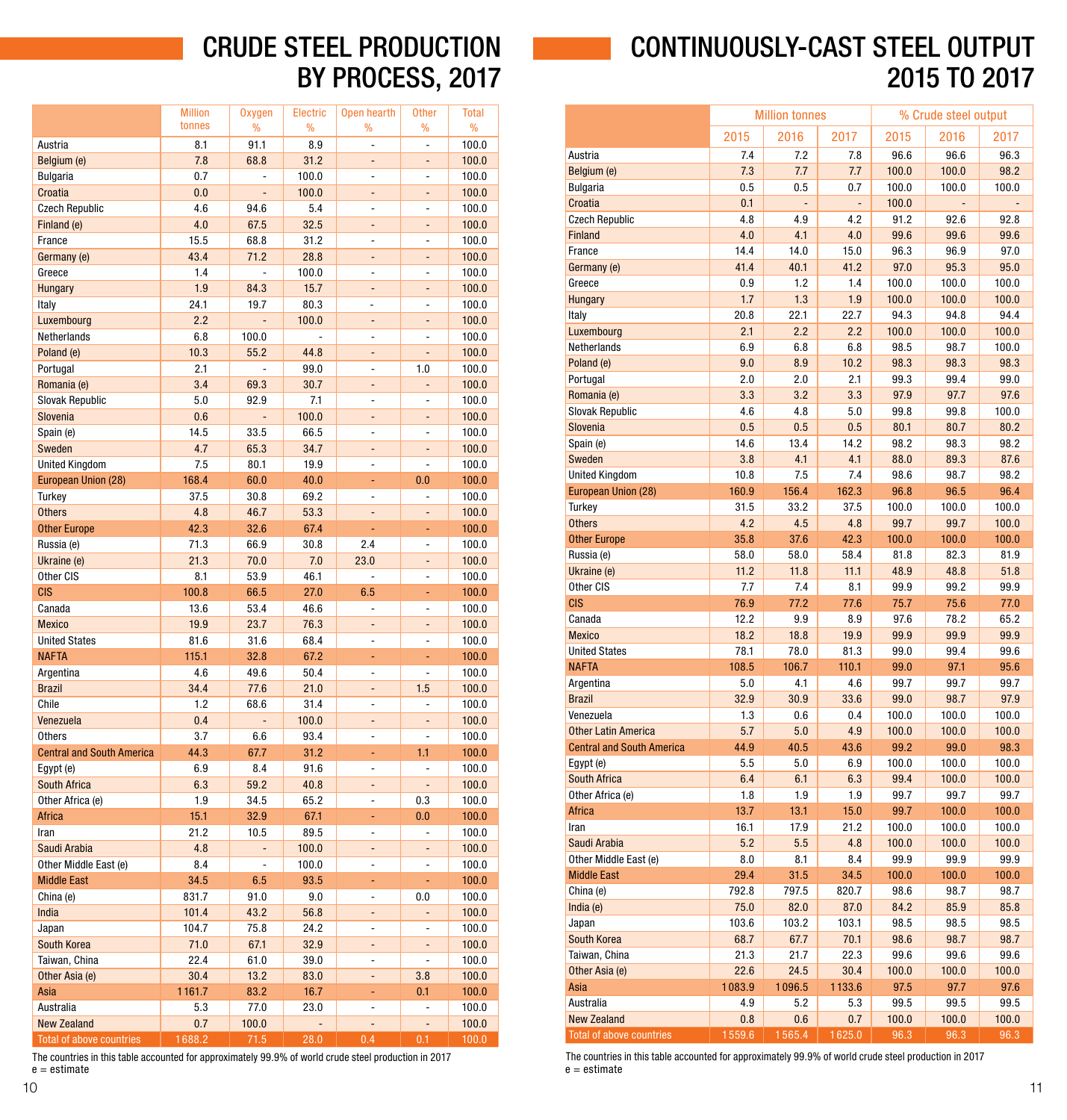# MONTHLY CRUDE STEEL PRODUCTION 2014 TO 2017

### <span id="page-6-0"></span>million tonnes



#### European Union (28)



# 2014 2015 2016 2017 7.5 8.0

#### \*The 65 reporting countries

Argentina, Australia, Austria, Belgium, Bosnia-Herzegovina, Brazil, Bulgaria, Byelorussia, Canada, Chile, China, Colombia, Croatia, Cuba, Czech Republic, Ecuador, Egypt, El Salvador, Finland, France, Germany, Greece, Guatemala, Hungary, India, Iran, Italy, Japan, Kazakhstan, Libya, Luxembourg, Macedonia, Mexico, Moldova, Netherlands, New Zealand, Norway, Pakistan, Paraguay, Peru, Poland, Portugal, Qatar, Romania, Russia, Saudi Arabia, Serbia, Slovak Republic, Slovenia, South Africa, South Korea, Spain, Sweden, Taiwan, China, Thailand, Trinidad and Tobago, Turkey, Ukraine, United Arab Emirates, United Kingdom, United States, Uruguay, Uzbekistan, Venezuela, and Vietnam.

In 2017, these 65 countries accounted for more than 99% of world crude steel production.

million tonnes

### **NAFTA**



#### Central and South America





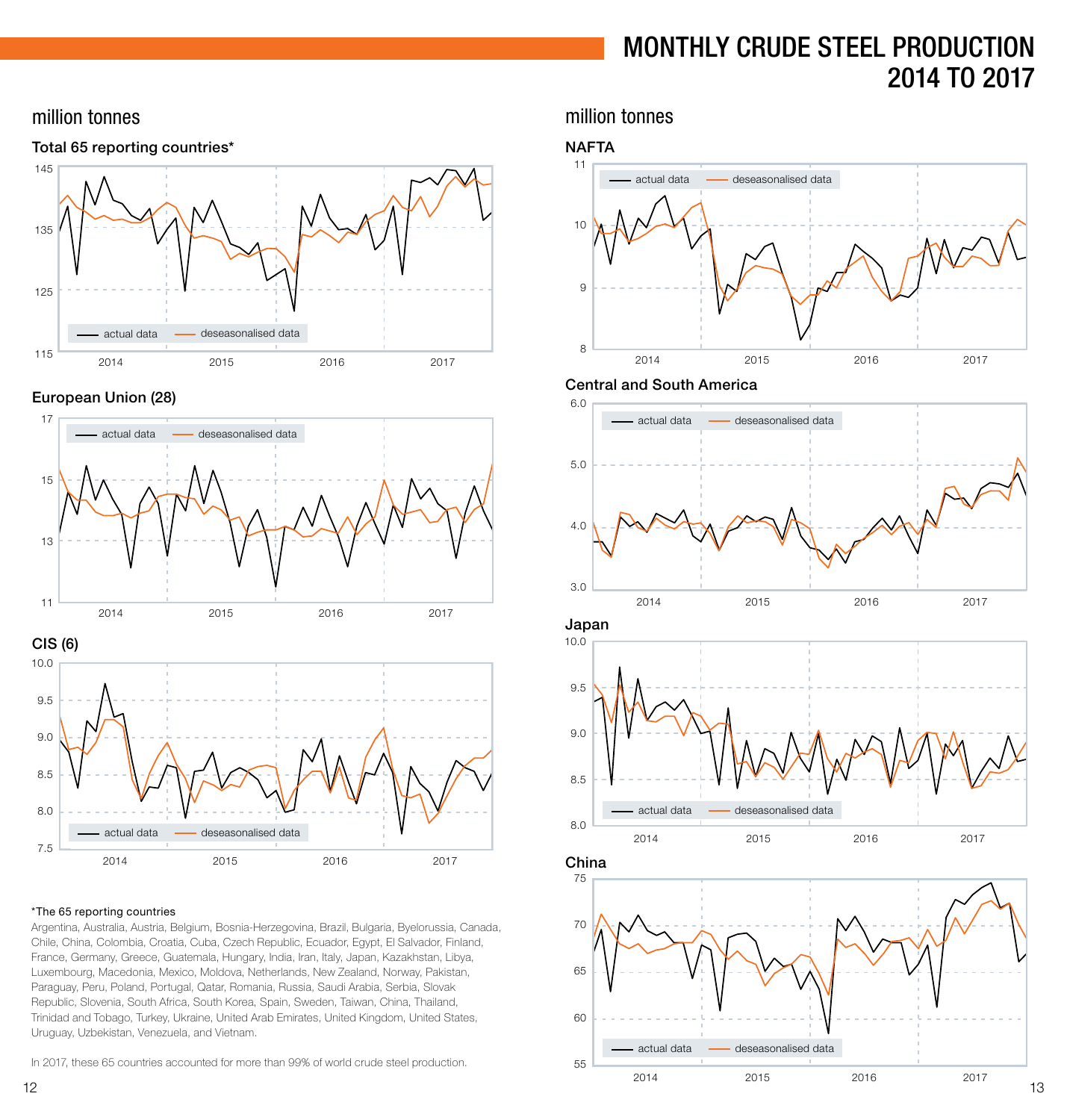<span id="page-7-0"></span>STEEL PRODUCTION AND USE: GEOGRAPHICAL DISTRIBUTION 2007

# STEEL PRODUCTION AND USE: GEOGRAPHICAL DISTRIBUTION 2017

### Crude steel production

World total: 1 350 million tonnes



#### Africa 1.4% Middle East 1.2% Central and South America 3.7% Australia and New Zealand 0.7%

#### Crude steel production World total: 1 689 million tonnes



| Others comprise: |      |
|------------------|------|
| Africa           | 0.9% |

| Africa      | 0.9% | Central and South America | 2.6%    |
|-------------|------|---------------------------|---------|
| Middle Fast | 2.0% | Australia and New Zealand | $0.4\%$ |

### Apparent steel use (finished steel products) World total: 1 224 million tonnes



#### Others comprise:

| Africa      | 1.9% | Central and South America | 3.4% |
|-------------|------|---------------------------|------|
| Middle East | 3.6% | Australia and New Zealand | 0.7% |

### Apparent steel use (finished steel products) World total: 1 587 million tonnes



#### Others comprise:

| Africa      | 2.2% | Central and South America | 2.6%    |
|-------------|------|---------------------------|---------|
| Middle Fast | 3.4% | Australia and New Zealand | $0.4\%$ |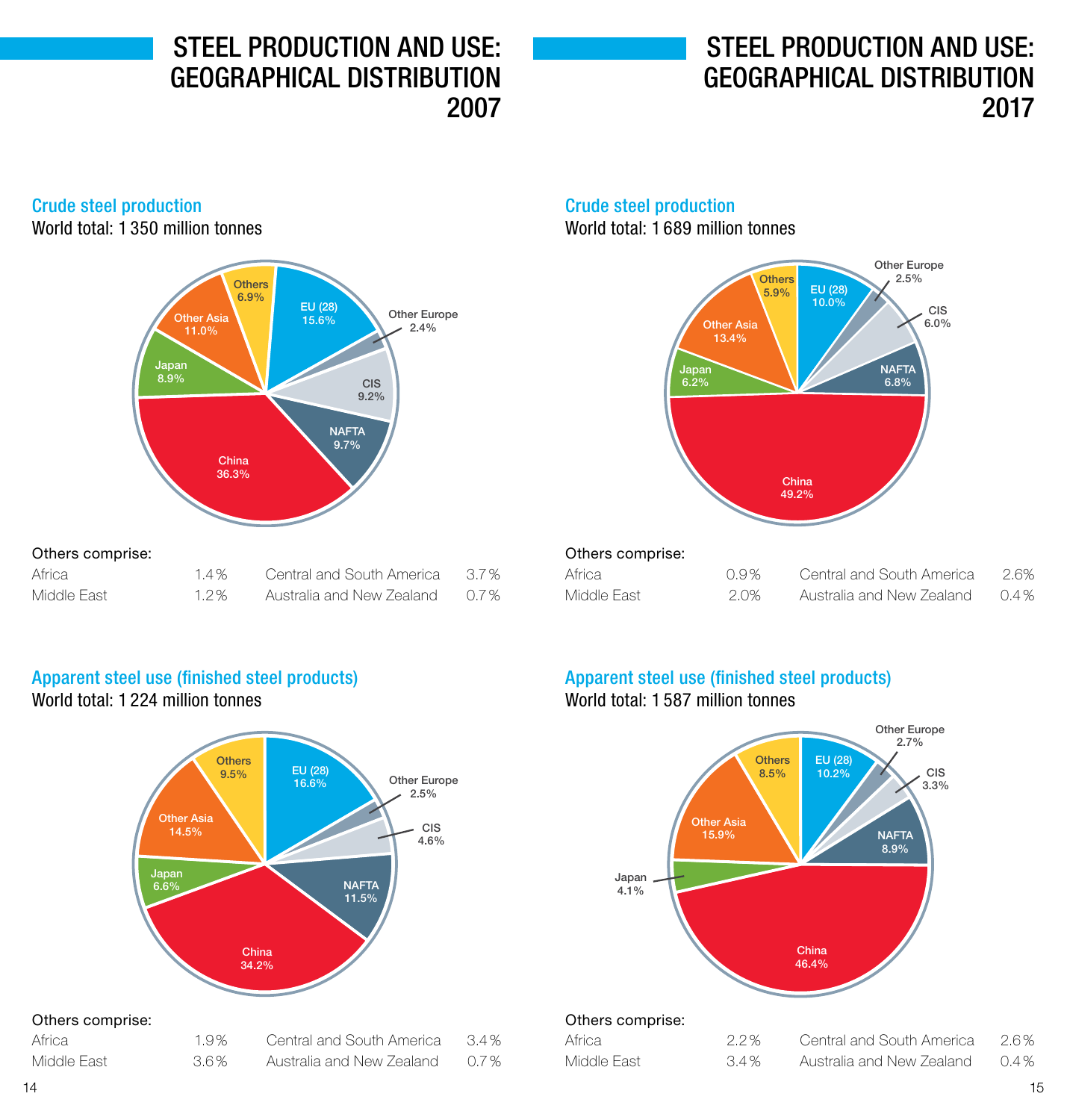# APPARENT STEEL USE PER CAPITA 2011 TO 2017

### <span id="page-8-0"></span>million tonnes, finished steel products

|                                  | 2011   | 2012   | 2013   | 2014   | 2015   | 2016   | 2017   |
|----------------------------------|--------|--------|--------|--------|--------|--------|--------|
| Austria                          | 3.9    | 3.7    | 3.6    | 3.6    | 3.9    | 3.8    | 4.0    |
| Belgium-Luxembourg               | 5.0    | 4.2    | 4.2    | 4.3    | 4.3    | 4.4    | 4.6    |
| <b>Czech Republic</b>            | 6.1    | 5.9    | 5.9    | 6.2    | 6.6    | 6.7    | 7.0    |
| France                           | 14.0   | 12.6   | 12.6   | 12.5   | 12.7   | 13.2   | 13.3   |
| Germany                          | 40.7   | 37.5   | 38.0   | 39.6   | 39.3   | 40.5   | 41.8   |
| Italy                            | 26.6   | 21.5   | 21.9   | 21.9   | 24.5   | 24.1   | 24.5   |
| Netherlands                      | 4.1    | 4.0    | 3.7    | 3.5    | 3.6    | 3.9    | 4.4    |
| Poland                           | 11.0   | 10.4   | 10.4   | 12.3   | 12.6   | 13.1   | 13.5   |
| Romania                          | 3.8    | 3.3    | 3.3    | 3.8    | 4.0    | 4.1    | 3.9    |
| Spain                            | 13.1   | 10.4   | 10.9   | 11.6   | 12.6   | 12.6   | 13.6   |
| Sweden                           | 3.9    | 3.5    | 3.6    | 3.4    | 3.4    | 3.9    | 4.1    |
| <b>United Kingdom</b>            | 10.2   | 9.6    | 9.6    | 10.7   | 10.5   | 10.9   | 10.8   |
| Other EU (28)                    | 14.6   | 14.0   | 14.7   | 15.6   | 15.9   | 17.2   | 16.7   |
| European Union (28)              | 157.0  | 140.7  | 142.4  | 149.0  | 153.9  | 158.4  | 162.3  |
| Turkey                           | 26.9   | 28.5   | 31.3   | 30.8   | 34.4   | 34.1   | 36.1   |
| <b>Others</b>                    | 5.6    | 5.5    | 5.5    | 6.1    | 5.5    | 6.5    | 6.2    |
| <b>Other Europe</b>              | 32.6   | 34.0   | 36.8   | 36.9   | 39.9   | 40.6   | 42.3   |
| Russia                           | 41.5   | 42.8   | 43.3   | 43.1   | 39.8   | 38.6   | 40.6   |
| Ukraine                          | 6.3    | 6.1    | 5.6    | 4.3    | 3.3    | 4.3    | 4.5    |
| Other CIS                        | 7.4    | 8.5    | 9.7    | 8.6    | 7.7    | 6.8    | 7.7    |
| <b>CIS</b>                       | 55.2   | 57.4   | 58.5   | 56.0   | 50.9   | 49.7   | 52.8   |
| Canada                           | 14.2   | 15.6   | 14.8   | 15.8   | 13.3   | 15.0   | 16.6   |
| Mexico                           | 19.8   | 20.9   | 20.6   | 23.4   | 24.8   | 25.4   | 26.4   |
| <b>United States</b>             | 89.2   | 96.2   | 95.7   | 107.0  | 96.1   | 91.9   | 97.7   |
| <b>NAFTA</b>                     | 123.2  | 132.7  | 131.1  | 146.2  | 134.3  | 132.3  | 140.7  |
| Argentina                        | 5.3    | 4.9    | 5.1    | 5.0    | 5.3    | 4.2    | 4.9    |
| <b>Brazil</b>                    | 26.1   | 26.6   | 28.0   | 25.6   | 21.3   | 18.2   | 19.2   |
| Venezuela                        | 2.6    | 3.0    | 2.9    | 2.0    | 1.8    | 0.7    | 0.5    |
| <b>Others</b>                    | 13.0   | 14.2   | 15.4   | 16.2   | 17.2   | 16.3   | 16.3   |
| <b>Central and South America</b> | 47.1   | 48.7   | 51.3   | 48.9   | 45.6   | 39.4   | 40.9   |
| Egypt                            | 7.8    | 9.5    | 9.2    | 10.2   | 10.9   | 11.7   | 10.2   |
| South Africa                     | 5.3    | 5.3    | 5.7    | 5.1    | 5.3    | 5.0    | 4.7    |
| <b>Other Africa</b>              | 16.3   | 18.2   | 21.5   | 22.1   | 22.5   | 21.0   | 20.2   |
| Africa                           | 29.4   | 32.9   | 36.4   | 37.4   | 38.7   | 37.6   | 35.1   |
| Iran                             | 21.1   | 19.0   | 19.8   | 19.9   | 19.7   | 19.1   | 20.0   |
| <b>Other Middle East</b>         | 30.1   | 31.8   | 32.9   | 34.6   | 34.1   | 34.0   | 33.3   |
| <b>Middle East</b>               | 51.3   | 50.7   | 52.7   | 54.5   | 53.8   | 53.1   | 53.3   |
| China                            | 641.2  | 660.1  | 741.4  | 710.4  | 672.3  | 680.3  | 736.8  |
| India                            | 69.8   | 72.4   | 73.7   | 75.9   | 80.2   | 83.6   | 87.2   |
| Japan                            | 64.1   | 64.0   | 65.2   | 67.7   | 63.0   | 62.2   | 64.4   |
| South Korea                      | 56.4   | 54.1   | 51.8   | 55.5   | 55.8   | 57.1   | 56.4   |
| Taiwan, China                    | 18.1   | 17.8   | 18.6   | 19.6   | 17.5   | 18.3   | 17.7   |
| <b>Other Asia</b>                | 61.9   | 69.3   | 75.0   | 80.5   | 87.7   | 96.5   | 91.1   |
| Asia                             | 911.5  | 937.6  | 1025.7 | 1009.5 | 976.5  | 998.0  | 1053.6 |
| <b>Oceania</b>                   | 6.9    | 7.3    | 6.7    | 7.4    | 7.3    | 6.8    | 6.4    |
| World                            | 1414.0 | 1442.0 | 1541.5 | 1545.8 | 1500.7 | 1516.0 | 1587.4 |

### kilogrammes, finished steel products

|                                  | 2011   | 2012   | 2013   | 2014   | 2015   | 2016   | 2017   |
|----------------------------------|--------|--------|--------|--------|--------|--------|--------|
| Austria                          | 460.3  | 429.5  | 415.7  | 417.7  | 450.7  | 440.3  | 460.8  |
| Belgium-Luxembourg               | 436.8  | 365.8  | 358.3  | 366.9  | 364.8  | 367.1  | 378.9  |
| <b>Czech Republic</b>            | 573.7  | 552.6  | 553.6  | 584.5  | 623.8  | 631.0  | 663.3  |
| France                           | 221.2  | 198.1  | 197.3  | 195.1  | 197.6  | 203.3  | 205.3  |
| Germany                          | 503.0  | 462.5  | 467.8  | 486.5  | 480.6  | 494.4  | 508.5  |
| Italy                            | 444.3  | 360.2  | 367.1  | 367.7  | 411.5  | 405.3  | 413.1  |
| Netherlands                      | 243.8  | 239.8  | 222.2  | 205.0  | 213.0  | 232.1  | 259.6  |
| Poland                           | 287.6  | 271.6  | 271.4  | 320.6  | 328.7  | 344.0  | 354.1  |
| Romania                          | 185.5  | 164.7  | 164.3  | 191.7  | 201.1  | 205.5  | 198.7  |
| Spain                            | 279.6  | 222.7  | 233.9  | 249.3  | 270.5  | 271.2  | 293.0  |
| Sweden                           | 411.2  | 367.0  | 373.4  | 349.7  | 345.6  | 393.7  | 416.3  |
| <b>United Kingdom</b>            | 160.2  | 150.1  | 148.4  | 163.9  | 160.3  | 165.3  | 163.1  |
| Other EU (28)                    | 195.6  | 187.2  | 197.4  | 210.0  | 214.9  | 233.3  | 226.7  |
| European Union (28)              | 310.9  | 278.2  | 281.2  | 293.9  | 303.2  | 311.6  | 318.9  |
| Turkey                           | 366.9  | 381.8  | 413.0  | 399.5  | 439.3  | 428.6  | 446.5  |
| <b>Others</b>                    | 178.5  | 173.6  | 173.1  | 193.0  | 173.4  | 204.0  | 193.7  |
| <b>Other Europe</b>              | 310.3  | 319.8  | 342.3  | 339.2  | 362.3  | 364.2  | 374.7  |
| Russia                           | 289.6  | 298.4  | 301.6  | 300.1  | 276.8  | 268.5  | 282.1  |
| <b>Ukraine</b>                   | 138.9  | 135.6  | 123.4  | 95.4   | 74.4   | 96.0   | 101.5  |
| Other CIS                        | 101.5  | 115.3  | 130.1  | 114.8  | 101.9  | 89.1   | 99.2   |
| <b>CIS</b>                       | 211.1  | 219.0  | 222.6  | 212.5  | 192.4  | 187.7  | 198.8  |
| Canada                           | 410.3  | 446.3  | 419.8  | 443.0  | 371.2  | 414.6  | 453.4  |
| Mexico                           | 166.3  | 173.1  | 167.9  | 188.5  | 196.8  | 199.1  | 204.4  |
| <b>United States</b>             | 286.8  | 307.0  | 303.3  | 336.6  | 300.5  | 285.1  | 301.2  |
| <b>NAFTA</b>                     | 265.1  | 282.9  | 276.9  | 306.1  | 278.7  | 272.2  | 287.0  |
| Argentina                        | 128.1  | 116.4  | 119.1  | 116.5  | 121.0  | 95.9   | 111.1  |
| <b>Brazil</b>                    | 131.3  | 132.5  | 138.4  | 125.4  | 103.4  | 87.7   | 91.6   |
| Venezuela                        | 88.5   | 100.0  | 94.7   | 66.3   | 59.2   | 23.3   | 16.6   |
| <b>Others</b>                    | 69.9   | 75.6   | 78.5   | 81.5   | 85.9   | 80.1   | 79.8   |
| <b>Central and South America</b> | 101.3  | 103.7  | 108.1  | 101.9  | 94.0   | 80.6   | 82.8   |
| Egypt                            | 90.6   | 107.8  | 102.5  | 110.9  | 115.8  | 122.1  | 104.3  |
| South Africa                     | 102.0  | 99.4   | 105.8  | 93.8   | 95.7   | 88.7   | 82.3   |
| <b>Other Africa</b>              | 17.5   | 19.0   | 21.8   | 21.8   | 21.7   | 19.6   | 18.5   |
| Africa                           | 27.5   | 29.9   | 32.2   | 32.3   | 32.5   | 30.9   | 28.1   |
| Iran                             | 279.8  | 248.2  | 255.7  | 253.5  | 248.5  | 238.0  | 245.9  |
| <b>Other Middle East</b>         | 246.7  | 248.3  | 250.0  | 263.5  | 255.7  | 247.8  | 239.2  |
| <b>Middle East</b>               | 234.4  | 227.1  | 231.1  | 234.4  | 227.2  | 220.1  | 217.2  |
| China                            | 468.9  | 480.0  | 536.2  | 511.0  | 481.3  | 484.7  | 522.8  |
| India                            | 56.0   | 57.3   | 57.6   | 58.7   | 61.3   | 63.2   | 65.2   |
| Japan                            | 498.8  | 498.0  | 508.4  | 528.2  | 491.9  | 486.7  | 505.5  |
| South Korea                      | 1133.6 | 1082.4 | 1031.7 | 1101.9 | 1102.9 | 1123.7 | 1106.3 |
| Taiwan, China                    | 780.5  | 764.1  | 795.7  | 835.3  | 746.3  | 775.9  | 747.1  |
| <b>Other Asia</b>                | 64.1   | 70.8   | 75.6   | 80.1   | 86.2   | 93.7   | 87.3   |
| Asia                             | 241.0  | 245.6  | 266.1  | 259.5  | 248.7  | 252.0  | 263.8  |
| Oceania                          | 185.5  | 195.2  | 174.5  | 191.9  | 185.4  | 171.2  | 159.0  |
| World                            | 204.6  | 206.2  | 217.9  | 216.0  | 207.3  | 207.1  | 214.5  |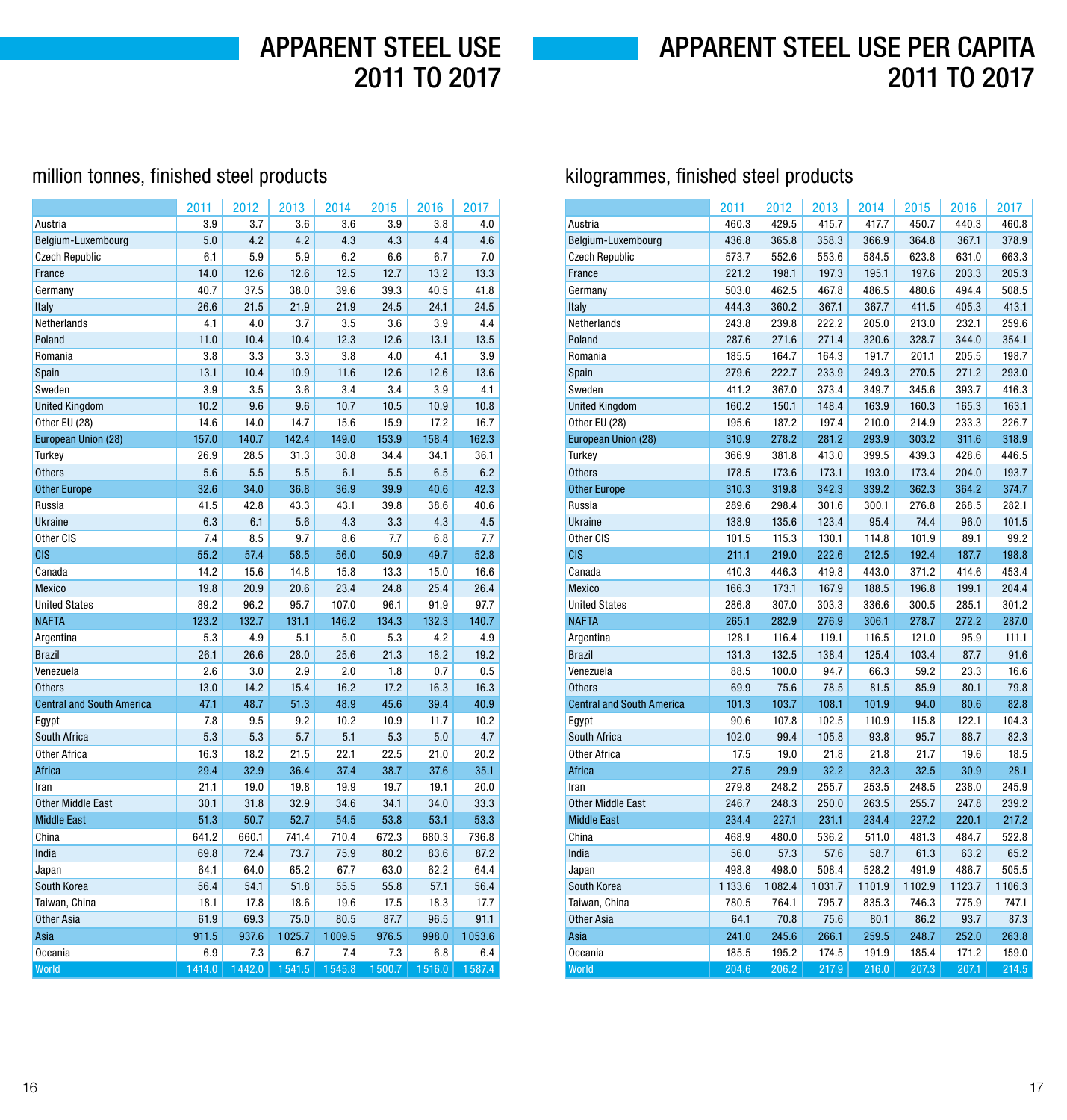# 2016 AND 2017

# PIG IRON DIRECT REDUCED IRON PRODUCTION 2010 TO 2017

### <span id="page-9-0"></span>million tonnes

|                                  | <b>Production</b><br>2016 | <b>Production</b><br>2017 | - Exports<br>2017 | $+$ Imports<br>2017 | <b>Apparent</b><br>$=$ Consumption<br>2017 |
|----------------------------------|---------------------------|---------------------------|-------------------|---------------------|--------------------------------------------|
| Austria                          | 5.6                       | 6.3                       | 0.0               | 0.0                 | 6.3                                        |
| Belgium-Luxembourg               | 4.9                       | 4.9                       | 0.2               | 0.2                 | 4.9                                        |
| <b>Czech Republic</b>            | 4.2                       | 3.7                       | 0.1               | 0.1                 | 3.6                                        |
| Finland                          | 2.7                       | 2.6                       | 0.0               | 0.0                 | 2.6                                        |
| France                           | 9.7                       | 10.7                      | 0.0               | 0.1                 | 10.8                                       |
| Germany                          | 27.3                      | 28.4                      | 0.2               | 0.4                 | 28.6                                       |
| Hungary                          | 0.9                       | 1.3                       | 0.0               | 0.0                 | 1.3                                        |
| Italy                            | 6.0                       | 5.1                       | 0.0               | 1.7                 | 6.7                                        |
| Netherlands                      | 6.1                       | 6.1                       | 0.5               | 0.5                 | 6.2                                        |
| Poland                           | 4.7                       | 5.2                       | 0.1               | 0.2                 | 5.3                                        |
| Romania                          | 2.0                       | 1.9                       | 0.0               | 0.0                 | 2.0                                        |
| <b>Slovak Republic</b>           | 4.0                       | 4.1                       | 0.0               | 0.0                 | 4.1                                        |
| Spain                            | 4.1                       | 4.5                       | 0.0               | 0.2                 | 4.6                                        |
| Sweden                           | 3.1                       | 3.1                       | 0.1               | 0.1                 | 3.1                                        |
| <b>United Kingdom</b>            | 6.1                       | 6.0                       | 0.0               | 0.1                 | 6.0                                        |
| Other EU                         | $\overline{a}$            | $\overline{a}$            | 0.0               | 0.1                 | 0.1                                        |
| European Union (28)              | 91.3                      | 93.8                      | 1.3               | 3.8                 | 96.3                                       |
| Turkey                           | 10.3                      | 10.6                      | 0.0               | 1.0                 | 11.6                                       |
| <b>Others</b>                    | 2.0                       | 2.2                       | 0.0               | 0.0                 | 2.2                                        |
| <b>Other Europe</b>              | 12.3                      | 12.8                      | 0.0               | 1.0                 | 13.8                                       |
| Kazakhstan                       | 6.9                       | 4.2                       | 0.0               | ÷,                  | 4.2                                        |
| <b>Russia</b>                    | 51.9                      | 51.6                      | 4.8               | 0.1                 | 46.9                                       |
| Ukraine                          | 23.6                      | 20.1                      | 2.3               | 0.0                 | 17.8                                       |
| Other CIS                        |                           |                           | 0.0               | 0.1                 | 0.1                                        |
| <b>CIS</b>                       | 82.4                      | 75.9                      | 7.2               | 0.2                 | 68.9                                       |
| Canada                           | 6.2                       | 6.3                       | 0.0               | 0.1                 | 6.3                                        |
| <b>Mexico</b>                    | 4.5                       | 4.2                       | 0.0               | 0.2                 | 4.5                                        |
| <b>United States</b>             | 22.3                      | 22.4                      | 0.1               | 5.1                 | 27.5                                       |
| <b>NAFTA</b>                     | 33.0                      | 32.9                      | 0.1               | 5.4                 | 38.3                                       |
| Argentina                        | 2.1                       | 2.2                       | $\overline{a}$    | 0.1                 | 2.2                                        |
| <b>Brazil</b>                    | 26.0                      | 28.4                      | 2.3               | 0.0                 | 26.1                                       |
| Chile                            | 0.7                       | 0.7                       | ÷                 | ÷,                  | 0.7                                        |
| <b>Other Latin America</b>       | 0.3                       | 0.2                       | 0.0               | 0.0                 | 0.3                                        |
| <b>Central and South America</b> | 29.1                      | 31.5                      | 2.3               | 0.1                 | 29.3                                       |
| South Africa                     | 4.3                       | 4.4                       | 0.5               | 0.0                 | 3.8                                        |
| <b>Other Africa</b>              | 0.8                       | 0.8                       | 0.0               | 0.0                 | 0.8                                        |
| <b>Africa</b>                    | 5.1                       | 5.2                       | 0.6               | 0.0                 | 4.6                                        |
| Iran                             | 2.3                       | 2.3                       | 0.0               | 0.0                 | 2.3                                        |
| <b>Other Middle East</b>         | L,                        | L,                        | 0.0               | 0.2                 | 0.2                                        |
| <b>Middle East</b>               | 2.3                       | 2.3                       | 0.0               | 0.2                 | 2.5                                        |
| China                            | 698.2                     | 710.8                     | 0.1               | 0.2                 | 710.8                                      |
| India                            | 63.7                      | 66.0                      | 0.7               | 0.0                 | 65.3                                       |
| Japan                            | 80.2                      | 78.3                      | 0.0               | 0.1                 | 78.4                                       |
| South Korea                      | 46.3                      | 46.7                      | 0.1               | 0.2                 | 46.9                                       |
| Taiwan, China                    | 14.9                      | 14.4                      | 0.0               | 0.4                 | 14.8                                       |
| <b>Other Asia</b>                | 3.5                       | 5.1                       | 0.5               | 0.7                 | 5.4                                        |
| Asia                             | 906.8                     | 921.3                     | 1.3               | 1.7                 | 921.7                                      |
| Australia                        | 3.6                       | 3.8                       | 0.0               | 0.0                 | 3.8                                        |
| <b>New Zealand</b>               | 0.7                       | 0.7                       | $\overline{a}$    | 0.0                 | 0.7                                        |
| Other Oceania                    |                           |                           | 0.0               | 0.0                 | 0.0                                        |
| <b>Oceania</b>                   | 4.3                       | 4.4                       | 0.0               | 0.0                 | 4.5                                        |
| World                            | 1166.7                    | 1180.2                    | 12.7              | 12.4                | 1179.8                                     |

### million tonnes

|                                  | 2010           | 2011           | 2012           | 2013          | 2014 | 2015 | 2016           | 2017   |
|----------------------------------|----------------|----------------|----------------|---------------|------|------|----------------|--------|
| Germany                          | 0.4            | 0.4            | 0.6            | 0.5           | 0.6  | 0.6  | 0.6            | 0.6(e) |
| Sweden                           | 0.1            | 0.1            | 0.1            | 0.1           | 0.1  | 0.1  | 0.1            | 0.1    |
| European Union (28)              | 0.6            | 0.5            | 0.7            | 0.6           | 0.7  | 0.7  | 0.7            | 0.7    |
| Russia                           | 4.7            | 5.2            | 5.1            | 5.3           | 5.4  | 5.4  | 5.8            | 7.2    |
| Canada                           | 0.6            | 0.7            | 0.8            | 1.2           | 1.5  | 1.5  | 1.4            | 1.6    |
| Mexico                           | 5.4            | 5.9            | 5.6            | 6.1           | 6.0  | 5.5  | 5.3            | 6.0    |
| <b>United States</b>             | ÷,             | L.             | $\centerdot$   | $\frac{1}{2}$ | 1.3  | 1.1  | 1.8            | 2.0(e) |
| <b>NAFTA</b>                     | 6.0            | 6.6            | 6.4            | 7.3           | 8.8  | 8.1  | 8.5            | 9.6    |
| Argentina                        | 1.6            | 1.7            | 1.6            | 1.5           | 1.7  | 1.3  | 0.8            | 1.2    |
| Peru                             | 0.1            | 0.1            | 0.1            | 0.1           | 0.1  | 0.1  | 0.0            |        |
| <b>Trinidad and Tobago</b>       | 3.1            | 3.0            | 3.3            | 3.3           | 3.2  | 2.5  | 0.1            | ÷,     |
| Venezuela                        | 3.8            | 4.2            | 4.5            | 2.7           | 1.4  | 1.4  | 0.9            | 0.5    |
| <b>Central and South America</b> | 8.5            | 9.0            | 9.4            | 7.6           | 6.4  | 5.2  | 1.8            | 1.7    |
| Egypt                            | 3.0            | 2.9            | 3.1            | 3.4           | 2.9  | 2.5  | 2.6            | 4.7    |
| Libya                            | 1.3            | 0.2            | 0.5            | 1.0           | 1.0  | 0.4  | 0.7            | 0.6    |
| South Africa                     | 1.1            | 1.4            | 1.5            | 1.3           | 1.6  | 1.1  | 0.7            | 0.9(e) |
| <b>Africa</b>                    | 5.4            | 4.5            | 5.1            | 5.7           | 5.5  | 4.0  | 4.0            | 6.2    |
| <b>Bahrain</b>                   | $\overline{a}$ | $\overline{a}$ | $\overline{a}$ | 0.8           | 1.4  | 1.2  | 1.3            | 1.3(e) |
| Iran                             | 9.4            | 10.4           | 11.6           | 14.5          | 14.6 | 14.5 | 16.0           | 20.5   |
| <b>Oman</b>                      | $\overline{a}$ | 1.2            | 1.5            | 1.5           | 1.4  | 1.5  | 1.4            | 1.5(e) |
| Qatar                            | 2.3            | 2.4            | 2.4            | 2.4           | 2.5  | 2.6  | 2.5            | 2.5    |
| Saudi Arabia                     | 5.5            | 5.8            | 5.7            | 6.1           | 6.5  | 5.8  | 5.1            | 4.8    |
| <b>United Arab Emirates</b>      | 1.2            | 1.8            | 2.7            | 3.1           | 2.4  | 3.2  | 3.5            | 3.6    |
| <b>Middle East</b>               | 18.3           | 21.6           | 23.9           | 28.2          | 28.8 | 28.9 | 29.8           | 34.3   |
| India                            | 24.9           | 25.3           | 23.4           | 22.6          | 24.5 | 22.6 | 27.0           | 25.9   |
| Indonesia                        | 1.3            | 1.2            | 0.5            | 0.8           | 0.2  | 0.1  | $\overline{a}$ |        |
| <b>Malaysia</b>                  | 2.4            | 2.9            | 2.3            | 1.4           | 1.0  | 1.0  | 0.7            | 0.7(e) |
| Asia                             | 28.6           | 29.4           | 26.3           | 24.8          | 25.7 | 23.7 | 27.6           | 26.6   |
| World                            | 72.0           | 76.7           | 76.9           | 79.6          | 81.3 | 76.0 | 78.3           | 86.3   |

e = estimate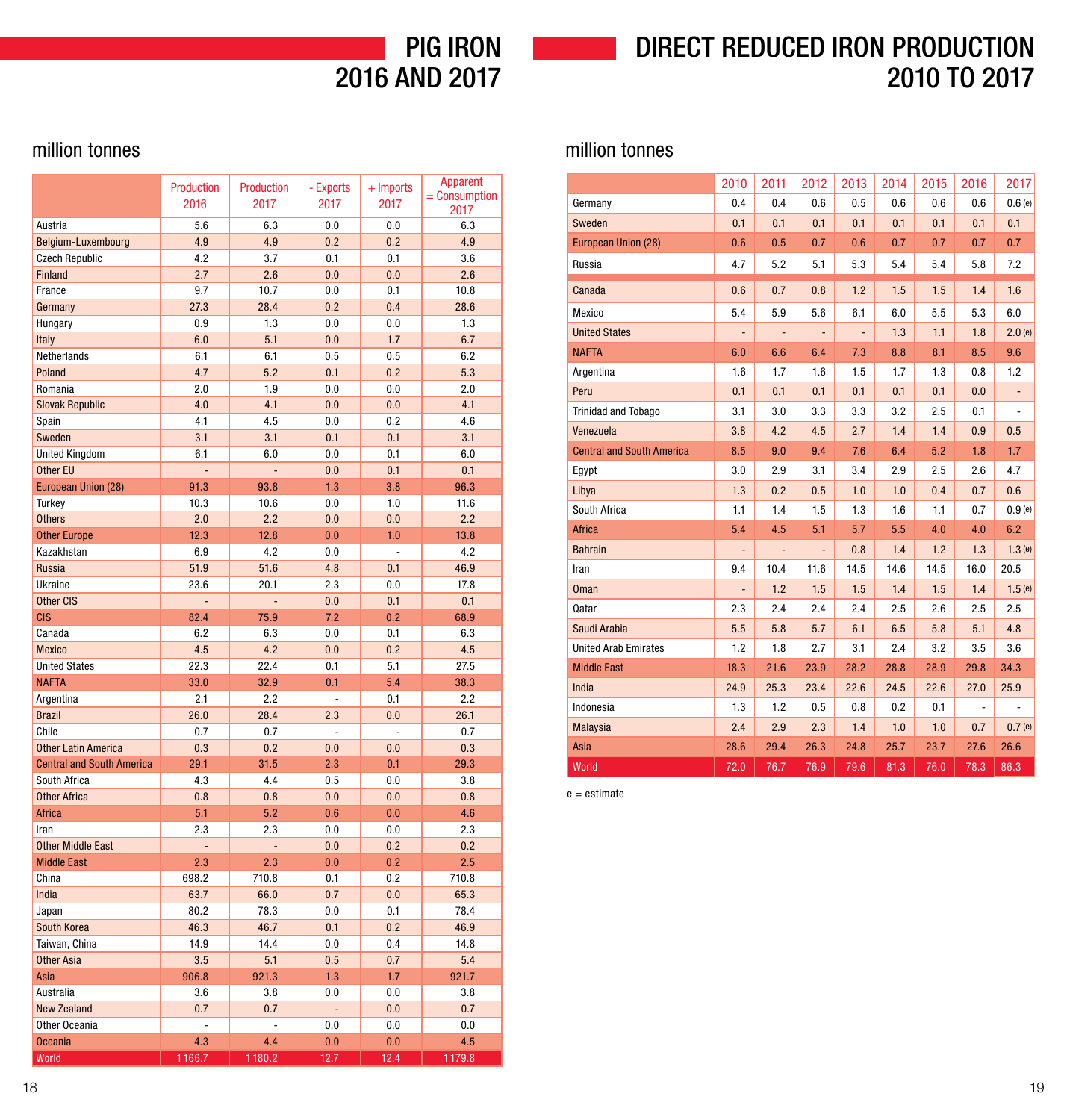IRON ORE 2016

# WORLD IRON ORE TRADE BY AREA, 2017

### <span id="page-10-0"></span>million tonnes, actual weight

|                                  | <b>Production</b> | - Exports     | $+$ Imports    | $=$ Apparent<br>consumption |
|----------------------------------|-------------------|---------------|----------------|-----------------------------|
| Austria                          | 2.1               | 0.0           | 4.2            | 6.3                         |
| Belgium-Luxembourg               |                   |               | 7.0            | 7.0                         |
| <b>Czech Republic</b>            | $\overline{a}$    | 0.0           | 6.3            | 6.3                         |
| France                           |                   | 0.1           | 13.9           | 13.9                        |
| Germany                          | 0.4               | 0.0           | 40.0           | 40.4                        |
| Italy                            | $\overline{a}$    | 0.0           | 9.2            | 9.1                         |
| Netherlands                      | $\overline{a}$    | 18.7          | 30.6           | 11.9                        |
| Poland                           | $\overline{a}$    | 0.0           | 7.1            | 7.1                         |
| Romania                          |                   | 0.0           | 2.7            | 2.7                         |
| Slovakia                         | $\overline{a}$    | 0.0           | 6.0            | 6.0                         |
| Spain                            | ä,                | 0.0           | 6.0            | 6.0                         |
| Sweden                           | 26.9              | 22.7          | 0.2            | 4.4                         |
| <b>United Kingdom</b>            | $\overline{a}$    | 0.0           | 9.3            | 9.3                         |
| Other EU                         | 0.2               | 0.4           | 4.8            | 4.6                         |
| <b>European Union (28)</b>       | 29.6              | 42.0          | 147.3          | 135.0                       |
| Bosnia-Herzegovina               | 1.8               | 0.1           | 0.0            | 1.7                         |
| Norway                           | 1.9               | 1.9           | 0.1            | 0.1                         |
| Turkey                           | 6.7               | 0.4           | 10.4           | 16.7                        |
| <b>Other Europe</b>              | $\overline{a}$    | $\frac{1}{2}$ | 1.8            | 1.8                         |
| <b>Europe</b>                    | 40.0              | 44.3          | 159.6          | 155.3                       |
| <b>CIS</b>                       | 189.0             | 59.3          | 9.2            | 138.9                       |
| Canada                           | 48.7              | 40.6          | 7.1            | 15.2                        |
| <b>Mexico</b>                    | 10.0              | 0.0           | 3.7            | 13.7                        |
| <b>United States</b>             | 42.0              | 8.8           | 3.1            | 36.3                        |
| <b>NAFTA</b>                     | 100.7             | 49.4          | 13.9           | 65.2                        |
| <b>Brazil</b>                    | 431.4             | 374.0         | 0.0            | 57.4                        |
| Chile                            | 17.3              | 15.5          |                | 1.8                         |
| Peru                             | 10.0              | 9.7           | ä,             | 0.3                         |
| Venezuela                        | 12.0              | 5.4           | $\overline{a}$ | 6.6                         |
| <b>Other America</b>             | 1.0               | 0.5           | 6.0            | 6.5                         |
| <b>Central and South America</b> | 471.7             | 405.0         | 6.0            | 72.7                        |
| Liberia                          | 2.4               | 2.4           | $\overline{a}$ | 0.0                         |
| Mauritania                       | 13.5              | 13.4          | L,             | 0.1                         |
| South Africa                     | 68.1              | 64.7          | 0.3            | 3.7                         |
| <b>Other Africa</b>              | 3.7               | 4.2           | 5.0            | 4.5                         |
| Africa                           | 87.7              | 84.7          | 5.3            | 8.3                         |
| <b>Middle East</b>               | 40.1              | 24.2          | 22.0           | 37.9                        |
| China <sup>(1)</sup>             | 113.7             | 0.7           | 1024.7         | 1137.8                      |
| India                            | 184.5             | 21.7          | 3.6            | 166.4                       |
| Japan                            | $\overline{a}$    | 0.0           | 130.0          | 130.0                       |
| South Korea                      | 0.8               | 0.0           | 71.7           | 72.5                        |
| <b>Other Asia</b>                | 21.2              | 37.0          | 75.1           | 59.3                        |
| Asia                             | 320.2             | 59.4          | 1305.2         | 1566.1                      |
| <b>Australia</b>                 | 841.8             | 835.0         | 0.8            | 7.6                         |
| New Zealand and Other Oceania    | 2.1               | 2.1           | 0.0            | 0.1                         |
| World                            | 2093.3            | 1563.4        | 1522.0         | 2052.0                      |

### million tonnes

| Exporting<br>region<br><b>Destination</b> | European Union (28) | Other Europe | ទី   | NAFTA | Other America  | Africa and Middle East | Asia           | Dceania        | Total imports | of which: extra-regional imports |
|-------------------------------------------|---------------------|--------------|------|-------|----------------|------------------------|----------------|----------------|---------------|----------------------------------|
| <b>European Union</b><br>(28)             | 33.8                | 1.8          | 30.4 | 19.3  | 57.5           | 11.8                   | 1.0            | 0.1            | 155.9         | 122.0                            |
| Other Europe                              | 1.9                 | 0.2          | 6.1  | 0.7   | 4.6            | 0.6                    | 0.0            | $\overline{a}$ | 14.2          | 14.0                             |
| <b>CIS</b>                                | 0.1                 | 0.0          | 11.1 | -     | $\overline{a}$ | 0.2                    | 0.0            | $\overline{a}$ | 11.3          | 0.2                              |
| <b>NAFTA</b>                              | 1.1                 | 0.0          | 0.1  | 8.9   | 5.3            | 0.3                    | 0.0            | 0.0            | 15.7          | 6.8                              |
| <b>Other America</b>                      | 0.0                 |              | 0.1  | 1.4   | 8.7            |                        | $\overline{a}$ |                | 10.1          | 1.4                              |
| Africa and<br><b>Middle East</b>          | 6.3                 | 0.2          | 0.4  | 1.7   | 20.8           | 5.7                    | 0.5            | 0.0            | 35.7          | 29.9                             |
| China                                     | 0.1                 | 0.2          | 17.2 | 7.2   | 237.0          | 78.6                   | 53.3           | 734.6          | 1128.2        | 1074.8                           |
| Japan                                     | 0.0                 |              | 1.8  | 8.4   | 26.7           | 3.2                    | 8.5            | 70.4           | 119.0         | 110.5                            |
| Other Asia                                | 0.0                 | 0.1          | 0.9  | 4.3   | 47.3           | 12.7                   | 4.1            | 70.4           | 139.7         | 135.6                            |
| <b>Oceania</b>                            | 0.0                 |              | 0.0  | 0.0   | 0.4            | 0.0                    | 0.0            |                | 0.5           | 0.5                              |
| <b>Total exports</b>                      | 43.3                | 2.5          | 68.0 | 51.9  | 408.3          | 113.2                  | 67.4           | 875.6          | 1630.3        | 1495.9                           |
| of which: extra-<br>regional exports*     | 9.5                 | 2.3          | 56.9 | 43.0  | 399.6          | 107.4                  | 1.6            | 875.6          | 1495.9        |                                  |
| Net exports<br>(exports - imports)        | $-112.5$            | $-11.7$      | 56.7 | 36.2  | 398.2          | 77.5                   | $-1319.4$      | 875.1          |               |                                  |

\* Excluding intra-regional trade marked

(1) Production adjusted so that Fe content is similar to world average Source: United Nations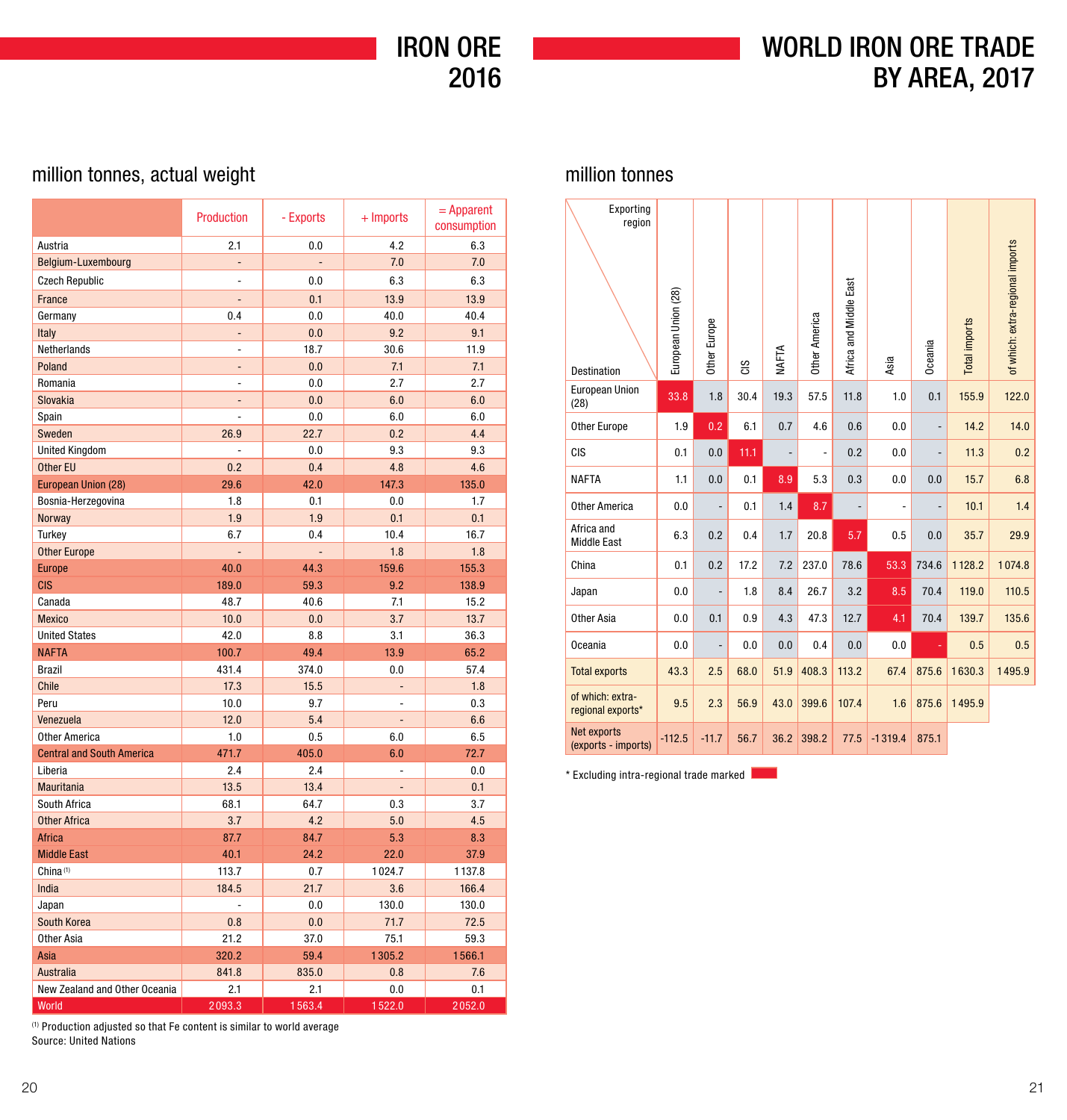TRADE IN FERROUS SCRAP 2016 AND 2017

# WORLD TRADE IN FERROUS SCRAP BY AREA, 2017

### <span id="page-11-0"></span>million tonnes

|                                        | <b>Exports</b> |      | <b>Imports</b> |      |  |  |
|----------------------------------------|----------------|------|----------------|------|--|--|
|                                        | 2016           | 2017 | 2016           | 2017 |  |  |
| Austria                                | 1.1            | 1.2  | 1.0            | 1.0  |  |  |
| Belgium                                | 3.5            | 3.8  | 4.1            | 4.6  |  |  |
| <b>Bulgaria</b>                        | 0.2            | 0.4  | 0.1            | 0.1  |  |  |
| <b>Czech Republic</b>                  | 1.8            | 2.1  | 0.5            | 0.4  |  |  |
| <b>Finland</b>                         | 0.3            | 0.3  | 0.0            | 0.0  |  |  |
| France                                 | 5.4            | 6.2  | 1.8            | 1.9  |  |  |
| Germany                                | 8.2            | 8.2  | 4.1            | 4.5  |  |  |
| Greece                                 | 0.0            | 0.0  | 0.8            | 0.9  |  |  |
| Italy                                  | 0.4            | 0.4  | 4.4            | 5.2  |  |  |
| Netherlands                            | 5.0            | 5.6  | 1.9            | 2.2  |  |  |
| Poland                                 | 1.3            | 1.4  | 0.8            | 0.8  |  |  |
| <b>Slovak Republic</b>                 | 0.6            | 0.6  | 0.2            | 0.3  |  |  |
| Spain                                  | 0.3            | 0.4  | 4.0            | 4.1  |  |  |
| Sweden                                 | 1.4            | 1.4  | 0.3            | 0.3  |  |  |
| <b>United Kingdom</b>                  | 8.1            | 9.4  | 0.3            | 0.3  |  |  |
| Other EU                               | 5.9            | 7.0  | 4.7            | 5.1  |  |  |
| <b>European Union (28)</b>             | 43.7           | 48.4 | 28.9           | 31.9 |  |  |
| Turkey                                 | 0.2            | 0.2  | 17.7           | 21.0 |  |  |
| <b>Others</b>                          | 1.6            | 1.9  | 0.8            | 1.1  |  |  |
| <b>Other Europe</b>                    | 1.7            | 2.1  | 18.6           | 22.1 |  |  |
| Kazakhstan                             | 0.2            | 0.0  | 0.0            | 0.0  |  |  |
| <b>Russia</b>                          | 5.4            | 5.2  | 0.4            | 0.7  |  |  |
| Ukraine                                | 0.3            | 0.5  | 0.0            | 0.0  |  |  |
| Other CIS                              | 0.0            | 0.0  | 1.4            | 1.7  |  |  |
| <b>CIS</b>                             | 5.9            | 5.7  | 1.9            | 2.5  |  |  |
| Canada                                 | 3.6            | 4.4  | 1.8            | 2.1  |  |  |
| Mexico                                 | 0.4            | 0.6  | 1.9            | 1.8  |  |  |
| <b>United States</b>                   | 13.2           | 15.0 | 3.9            | 4.6  |  |  |
| <b>NAFTA</b>                           | 17.3           | 20.1 | 7.6            | 8.5  |  |  |
| Brazil                                 | 0.6            | 0.6  | 0.0            | 0.0  |  |  |
| <b>Other Central and South America</b> | 0.9            | 1.3  | 0.6            | 0.8  |  |  |
| <b>Central and South America</b>       | 1.6            | 1.9  | 0.6            | 0.9  |  |  |
| South Africa                           | 0.6            | 0.5  | 0.1            | 0.1  |  |  |
| <b>Other Africa</b>                    | 0.6            | 0.9  | 1.3            | 0.4  |  |  |
| <b>Africa</b>                          | 1.3            | 1.4  | 1.3            | 0.4  |  |  |
| <b>Middle East</b>                     | 1.5            | 1.9  | 0.7            | 1.0  |  |  |
| China                                  | 0.0            | 2.2  | 2.2            | 2.3  |  |  |
| Japan                                  | 8.7            | 8.2  | 0.2            | 0.2  |  |  |
| South Korea                            | 0.6            | 0.6  | 5.8            | 6.2  |  |  |
| Taiwan, China                          | 0.1            | 0.1  | 3.2            | 2.9  |  |  |
| Other Asia                             | 2.7            | 3.8  | 16.5           | 19.4 |  |  |
| Asia                                   | 12.0           | 14.9 | 27.9           | 31.1 |  |  |
| Australia and New Zealand              | 2.2            | 2.6  | 0.1            | 0.1  |  |  |
| World                                  | 87.2           | 99.0 | 87.6           | 98.4 |  |  |

### million tonnes

| Exporting<br>region<br>Destination      | European Union (28) | Other Europe   | SĽ             | <b>NAFTA</b> | Other America  | Africa and Middle East | China          | Japan                    | Other Asia | Dceania | Total imports | of which: extra-regional imports |
|-----------------------------------------|---------------------|----------------|----------------|--------------|----------------|------------------------|----------------|--------------------------|------------|---------|---------------|----------------------------------|
| European Union<br>(28)                  | 27.9                | 1.6            | 0.6            | 0.5          | 0.1            | 0.2                    | 0.0            | 0.0                      | 0.0        | 0.0     | 31.0          | 3.1                              |
| Other Europe                            | 13.6                | 0.3            | 2.6            | 4.2          | $\overline{a}$ | 0.8                    | 0.0            | $\overline{a}$           | 0.0        | 0.0     | 21.7          | 21.3                             |
| CIS                                     | 0.1                 | 0.0            | 1.4            | 0.0          | 0.0            | 0.0                    | $\frac{1}{2}$  | $\overline{a}$           | 0.0        | 0.0     | 1.5           | 0.1                              |
| <b>NAFTA</b>                            | 0.9                 | 0.0            | 0.0            | 6.4          | 0.0            | 0.0                    | 0.0            | 0.1                      | 0.0        | 0.0     | 7.5           | 1.0                              |
| <b>Other America</b>                    | 0.0                 | $\overline{a}$ | 0.0            | 0.6          | 0.2            | 0.0                    | 0.0            | $\overline{\phantom{m}}$ | 0.0        | 0.0     | 0.9           | 0.6                              |
| Africa                                  | 2.0                 | 0.0            | 0.1            | 0.5          | 0.0            | 0.1                    | 0.0            | $\overline{a}$           | 0.0        | 0.0     | 2.6           | 2.6                              |
| <b>Middle East</b>                      | 0.3                 | 0.0            | 0.0            | 0.5          | 0.0            | 0.0                    | 0.0            | 0.0                      | 0.0        | 0.2     | 1.0           | 1.0                              |
| China                                   | 0.4                 | 0.0            | 0.0            | 1.1          | 0.0            | 0.2                    |                | 1.8                      | 0.4        | 0.0     | 4.0           | 4.0                              |
| Japan                                   | 0.0                 | 0.0            | 0.0            | 0.1          | 0.0            | $\overline{a}$         | 0.0            | L,                       | 0.2        | 0.0     | 0.3           | 0.3                              |
| Other Asia                              | 3.1                 | 0.1            | 1.1            | 6.1          | 1.5            | 2.0                    | 2.2            | 6.3                      | 3.8        | 2.2     | 28.4          | 24.6                             |
| <b>Oceania</b>                          | 0.0                 | $\overline{a}$ | $\overline{a}$ | 0.0          | $\overline{a}$ | 0.0                    | $\overline{a}$ | $\overline{a}$           | 0.0        | 0.1     | 0.1           | 0.1                              |
| <b>Total exports</b>                    | 48.4                | 2.1            | 5.7            | 20.1         | 1.9            | 3.2                    | 2.2            | 8.2                      | 4.5        | 2.6     | 99.0          | 58.7                             |
| of which:<br>extra-regional<br>exports* | 20.5                | 1.7            | 4.3            | 13.6         | 1.7            | 3.1                    | 2.2            | 8.2                      | 0.7        | 2.6     | 58.7          |                                  |
| Net exports<br>(exports-<br>imports)    | 17.4                | $-19.6$        | 4.2            | 12.6         | 1.1            | $-0.4$                 | $-1.7$         | 7.9                      | $-23.9$    | 2.5     |               |                                  |

\* Excluding intra-regional trade marked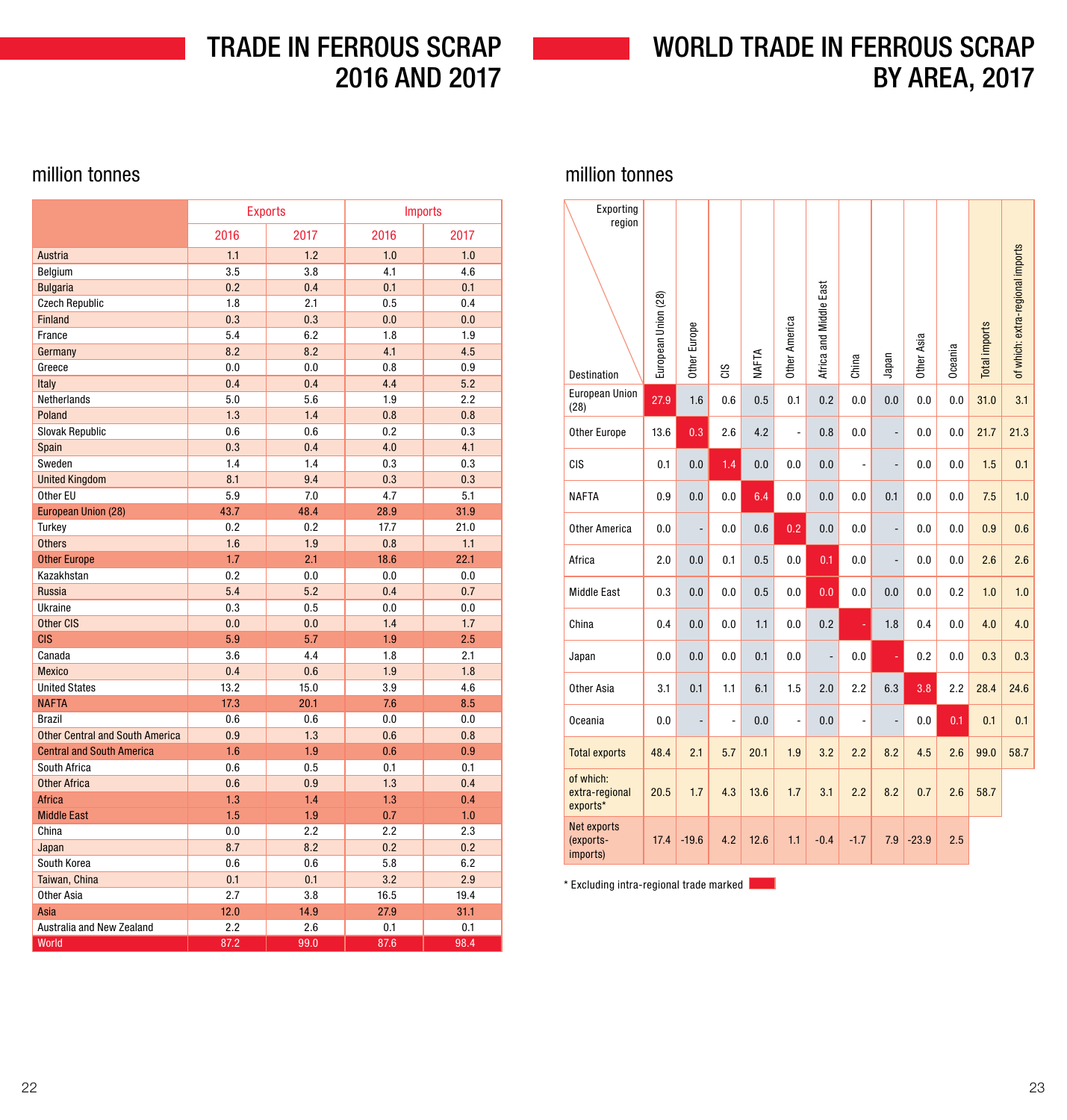# WORLD STEEL TRADE IN PRODUCTS 1975 TO 2017

# WORLD STEEL EXPORTS, ANALYSIS BY PRODUCT 2012 TO 2017

### <span id="page-12-0"></span>million tonnes



Exports are of finished and semi-finished steel products. Production of finished steel, where not available from national sources, is calculated from crude steel production, taking into account the continuous casting ratio.

| Year | <b>Exports</b> | <b>Production</b> | <b>Exports</b><br>share % |
|------|----------------|-------------------|---------------------------|
| 1975 | 114.7          | 506.9             | 22.6                      |
| 1980 | 140.6          | 578.7             | 24.3                      |
| 1985 | 171.0          | 599.0             | 28.5                      |
| 1990 | 171.0          | 654.0             | 26.2                      |
| 1991 | 177.1          | 660.1             | 26.8                      |
| 1992 | 196.1          | 658.2             | 29.8                      |
| 1993 | 222.5          | 665.0             | 33.5                      |
| 1994 | 238.6          | 656.3             | 36.3                      |
| 1995 | 246.6          | 685.7             | 36.0                      |
| 1996 | 236.4          | 687.2             | 34.4                      |
| 1997 | 267.9          | 730.3             | 36.7                      |
| 1998 | 268.7          | 713.5             | 37.7                      |
| 1999 | 280.8          | 725.8             | 38.7                      |
| 2000 | 307.1          | 783.5             | 39.2                      |
| 2001 | 300.4          | 785.8             | 38.2                      |
| 2002 | 319.0          | 837.0             | 38.1                      |
| 2003 | 332.3          | 899.0             | 37.0                      |
| 2004 | 366.2          | 985.4             | 37.2                      |
| 2005 | 374.3          | 1065.3            | 35.1                      |
| 2006 | 419.6          | 1161.1            | 36.1                      |
| 2007 | 447.9          | 1253.5            | 35.7                      |
| 2008 | 438.5          | 1248.7            | 35.1                      |
| 2009 | 330.1          | 1154.2            | 28.6                      |
| 2010 | 392.9          | 1335.9            | 29.4                      |
| 2011 | 418.7          | 1433.6            | 29.2                      |
| 2012 | 416.0          | 1456.0            | 28.6                      |
| 2013 | 412.6          | 1540.4            | 26.8                      |
| 2014 | 457.4          | 1558.2            | 29.4                      |
| 2015 | 467.5          | 1511.4            | 30.9                      |
| 2016 | 473.7          | 1517.7            | 31.2                      |
| 2017 | 463.3          | 1575.6            | 29.4                      |

WORLD VOLUME OF TRADE

2000 TO 2017

### million tonnes

|                                      | 2012  | 2013  | 2014  | 2015  | 2016  | 2017  |
|--------------------------------------|-------|-------|-------|-------|-------|-------|
| Ingots and semi-finished material    | 58.5  | 54.1  | 54.3  | 51.8  | 51.1  | 60.1  |
| Railway track material               | 2.6   | 3.0   | 2.2   | 2.1   | 1.9   | 2.7   |
| Angles, shapes and sections          | 21.8  | 22.1  | 24.6  | 21.7  | 24.8  | 22.1  |
| Concrete re-inforcing bars           | 21.9  | 18.9  | 22.2  | 18.9  | 20.2  | 18.3  |
| Bars and rods, hot-rolled            | 15.4  | 18.1  | 29.7  | 40.7  | 40.6  | 21.2  |
| Wire rod                             | 23.2  | 24.2  | 29.4  | 29.0  | 29.7  | 27.0  |
| Drawn wire                           | 7.6   | 7.7   | 8.9   | 8.4   | 8.8   | 8.9   |
| Other bars and rods                  | 4.9   | 4.9   | 6.0   | 5.3   | 5.9   | 5.9   |
| Hot-rolled strip                     | 3.1   | 3.0   | 3.3   | 2.9   | 3.3   | 3.9   |
| Cold-rolled strip                    | 3.6   | 3.5   | 4.1   | 3.9   | 4.1   | 4.5   |
| Hot-rolled sheets and coils          | 64.4  | 67.3  | 75.8  | 77.7  | 82.5  | 84.8  |
| <b>Plates</b>                        | 31.0  | 29.0  | 34.5  | 30.1  | 34.1  | 33.1  |
| Cold-rolled sheets and coils         | 32.7  | 33.0  | 37.2  | 32.8  | 34.3  | 37.4  |
| <b>Electrical sheet and strip</b>    | 4.3   | 4.0   | 4.2   | 4.1   | 4.2   | 4.5   |
| <b>Tinmill products</b>              | 6.2   | 6.4   | 6.7   | 6.3   | 7.2   | 7.0   |
| Galvanised sheet                     | 36.1  | 37.1  | 40.7  | 37.6  | 43.2  | 46.2  |
| Other coated sheet                   | 15.2  | 15.4  | 17.9  | 16.3  | 19.7  | 18.0  |
| <b>Steel tubes and fittings</b>      | 41.6  | 39.7  | 43.6  | 35.3  | 33.9  | 41.9  |
| Wheels (forged and rolled) and axles | 0.8   | 0.9   | 0.8   | 0.8   | 0.7   | 2.2   |
| Castings                             | 0.7   | 0.7   | 0.9   | 0.8   | 0.8   | 1.2   |
| Forgings                             | 0.7   | 0.7   | 0.8   | 0.8   | 0.8   | 1.0   |
| <b>Other</b>                         | 0.0   | 0.0   | 0.0   | 0.0   | 0.0   | 0.0   |
| <b>Total</b>                         | 396.4 | 393.8 | 447.7 | 427.0 | 451.9 | 451.7 |

Exports include intra-EU trade, trade between countries of the CIS, and trade between NAFTA countries. The figures are based on a broad definition of the steel industry and its products, including ingots, semifinished products, hot-rolled and cold-finished products, tubes, wire, and unworked castings and forgings. The above table comprises the exports of 62 countries, which represents aproximately 97 per cent of total world trade in 2017.

### Quantum indices  $2000 = 100$

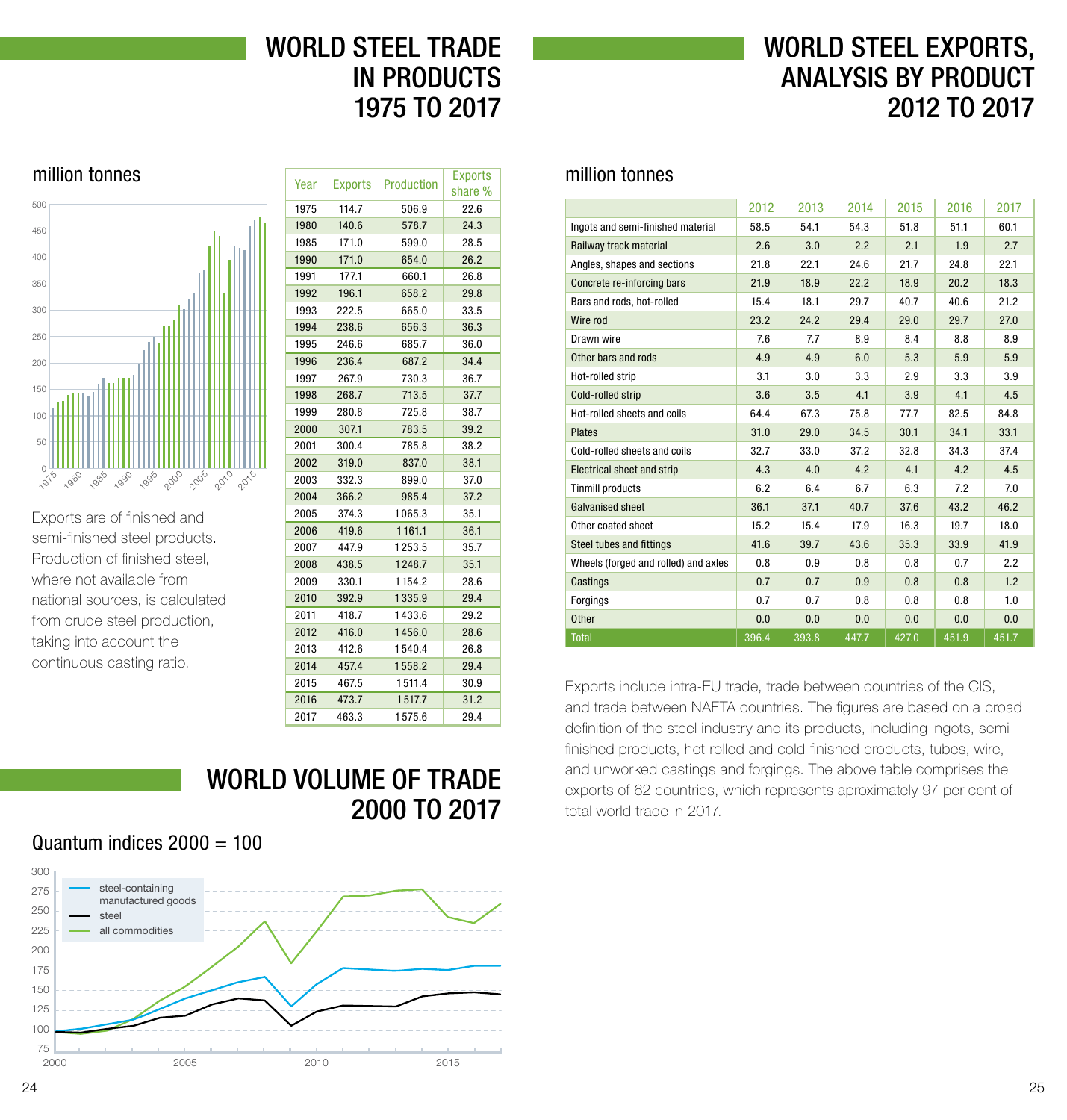# WORLD STEEL TRADE BY AREA 2017

# MAJOR IMPORTERS AND EXPORTERS OF STEEL 2017

### <span id="page-13-0"></span>million tonnes

| Exporting<br>region<br>Destination      | European Union (28) | Other Europe | SC   | <b>NAFTA</b> | Other America | Africa and Middle East | China | Japan | Other Asia | Jceania | Total imports | of which: extra-regional imports |
|-----------------------------------------|---------------------|--------------|------|--------------|---------------|------------------------|-------|-------|------------|---------|---------------|----------------------------------|
| European<br><b>Union (28)</b>           | 116.9               | 8.6          | 13.5 | 0.5          | 2.8           | 1.4                    | 4.1   | 0.2   | 10.0       | 0.1     | 158.1         | 41.2                             |
| Other Europe                            | 10.0                | 0.8          | 8.0  | 0.1          | 1.1           | 0.4                    | 1.0   | 0.2   | 1.3        | 0.0     | 22.8          | 22.0                             |
| CIS                                     | 1.9                 | 0.3          | 8.7  | 0.4          | 0.0           | 0.1                    | 2.2   | 0.1   | 0.4        | 0.0     | 14.2          | 5.4                              |
| <b>NAFTA</b>                            | 7.3                 | 2.2          | 4.0  | 19.0         | 6.7           | 1.2                    | 2.5   | 3.8   | 10.7       | 0.3     | 57.7          | 38.7                             |
| <b>Other America</b>                    | 1.4                 | 1.1          | 0.6  | 2.4          | 4.2           | 0.1                    | 6.6   | 1.2   | 1.1        | 0.0     | 18.8          | 14.5                             |
| Africa                                  | 4.8                 | 2.4          | 6.0  | 0.1          | 0.2           | 2.4                    | 5.5   | 0.9   | 1.3        | 0.0     | 23.5          | 21.2                             |
| <b>Middle East</b>                      | 1.7                 | 3.7          | 4.3  | 0.1          | 0.3           | 5.3                    | 6.5   | 1.0   | 4.2        | 0.1     | 27.1          | 21.8                             |
| China                                   | 1.5                 | 0.0          | 0.0  | 0.1          | 0.1           | 0.0                    |       | 5.5   | 6.6        | 0.0     | 13.9          | 13.9                             |
| Japan                                   | 0.1                 | 0.0          | 0.0  | 0.0          | 0.0           | 0.0                    | 1.1   | ÷     | 5.0        | 0.0     | 6.2           | 6.2                              |
| Other Asia                              | 2.3                 | 1.3          | 5.7  | 0.5          | 1.6           | 6.1                    | 44.5  | 24.3  | 28.8       | 0.4     | 115.5         | 86.6                             |
| <b>Oceania</b>                          | 0.3                 | 0.0          | 0.0  | 0.0          | 0.0           | 0.0                    | 0.8   | 0.2   | 3.6        | 0.2     | 5.3           | 5.1                              |
| <b>Total exports</b>                    | 148.0               | 20.5         | 50.7 | 23.2         | 17.0          | 17.1                   | 74.8  | 37.4  | 73.1       | 1.2     | 463.0         | 276.7                            |
| of which:<br>extra-regional<br>exports* | 31.1                | 19.7         | 42.0 | 4.2          | 12.8          | 9.5                    | 74.8  | 37.4  | 44.2       | 0.9     | 276.7         |                                  |
| Net exports<br>(exports-<br>imports)    | $-10.1$             | $-2.3$       | 36.6 | $-34.5$      | $-1.8$        | $-33.5$                | 60.9  | 31.2  | $-42.4$    | $-4.1$  |               |                                  |

\* Excluding intra-regional trade marked

### million tonnes

| <b>Rank</b>    | <b>Total exports</b>       | Mt   |
|----------------|----------------------------|------|
| 1              | China                      | 74.8 |
| $\overline{2}$ | Japan                      | 37.5 |
| 3              | South Korea                | 31.4 |
| $\overline{4}$ | <b>Russia</b>              | 31.1 |
| 5              | European Union (28) (1)    | 31.1 |
| 6              | Germany <sup>(2)</sup>     | 26.4 |
| 7              | Italy $(2)$                | 18.2 |
| 8              | Belgium <sup>(2)</sup>     | 18.1 |
| 9              | Turkey                     | 16.6 |
| 10             | India                      | 16.3 |
| 11             | <b>Brazil</b>              | 15.3 |
| 12             | Ukraine                    | 15.2 |
| 13             | France $(2)$               | 14.8 |
| 14             | Taiwan, China              | 12.1 |
| 15             | Netherlands <sup>(2)</sup> | 10.9 |
| 16             | <b>United States</b>       | 10.2 |
| 17             | Spain <sup>(2)</sup>       | 8.9  |
| 18             | Austria <sup>(2)</sup>     | 7.9  |
| 19             | Canada                     | 7.8  |
| 20             | Iran                       | 7.5  |

| Rank           | <b>Total imports</b>               | Mt   |
|----------------|------------------------------------|------|
| 1              | European Union (28) <sup>(1)</sup> | 41.2 |
| $\overline{2}$ | <b>United States</b>               | 35.4 |
| 3              | Germany <sup>(2)</sup>             | 27.1 |
| $\overline{4}$ | Italy $(2)$                        | 20.1 |
| 5              | South Korea                        | 19.3 |
| 6              | Vietnam                            | 16.2 |
| 7              | Turkey                             | 15.8 |
| 8              | France <sup>(2)</sup>              | 15.1 |
| 9              | Thailand                           | 14.5 |
| 10             | Belgium <sup>(2)</sup>             | 14.1 |
| 11             | China                              | 13.9 |
| 12             | Mexico                             | 13.5 |
| 13             | Indonesia                          | 11.0 |
| 14             | Poland <sup>(2)</sup>              | 10.7 |
| 15             | Spain <sup>(2)</sup>               | 9.9  |
| 16             | India                              | 8.9  |
| 17             | Netherlands <sup>(2)</sup>         | 8.8  |
| 18             | Canada                             | 8.8  |
| 19             | United Kingdom <sup>(2)</sup>      | 7.8  |
| 20             | Malaysia                           | 7.7  |

| <b>Rank</b>    | Net exports<br>(exports - imports) | Mt   |
|----------------|------------------------------------|------|
| 1              | China                              | 60.9 |
| $\overline{2}$ | Japan                              | 31.2 |
| 3              | Russia                             | 24.9 |
| 4              | Ukraine                            | 13.8 |
| 5              | <b>Brazil</b>                      | 13.0 |
| $6\phantom{1}$ | South Korea                        | 12.0 |
| 7              | India                              | 7.5  |
| 8              | Taiwan, China                      | 4.7  |
| 9              | Iran                               | 4.4  |
| 10             | Belgium <sup>(2)</sup>             | 4.0  |
| 11             | Austria <sup>(2)</sup>             | 3.3  |
| 12             | Slovakia <sup>(2)</sup>            | 2.2  |
| 13             | Netherlands <sup>(2)</sup>         | 2.1  |
| 14             | Luxembourg <sup>(2)</sup>          | 1.9  |
| 15             | South Africa                       | 1.4  |

| Rank           | Net imports<br>(imports - exports) | Мt   |
|----------------|------------------------------------|------|
| 1              | <b>United States</b>               | 25.2 |
| $\overline{2}$ | <b>Thailand</b>                    | 12.6 |
| 3              | Vietnam                            | 12.3 |
| $\overline{4}$ | European Union (28) <sup>(1)</sup> | 10.1 |
| 5              | Indonesia                          | 8.7  |
| $6\phantom{1}$ | Mexico                             | 8.6  |
| 7              | Philippines                        | 7.3  |
| 8              | Malaysia                           | 6.0  |
| 9              | Algeria                            | 4.6  |
| 10             | Poland <sup>(2)</sup>              | 4.5  |
| 11             | Pakistan                           | 3.8  |
| 12             | <b>United Arab Emirates</b>        | 3.8  |
| 13             | Saudi Arabia                       | 3.5  |
| 14             | United Kingdom <sup>(2)</sup>      | 3.1  |
| 15             | Israel                             | 2.8  |

(1) Excluding intra-regional trade

(2) Data for individual European Union (28) countries include intra-European trade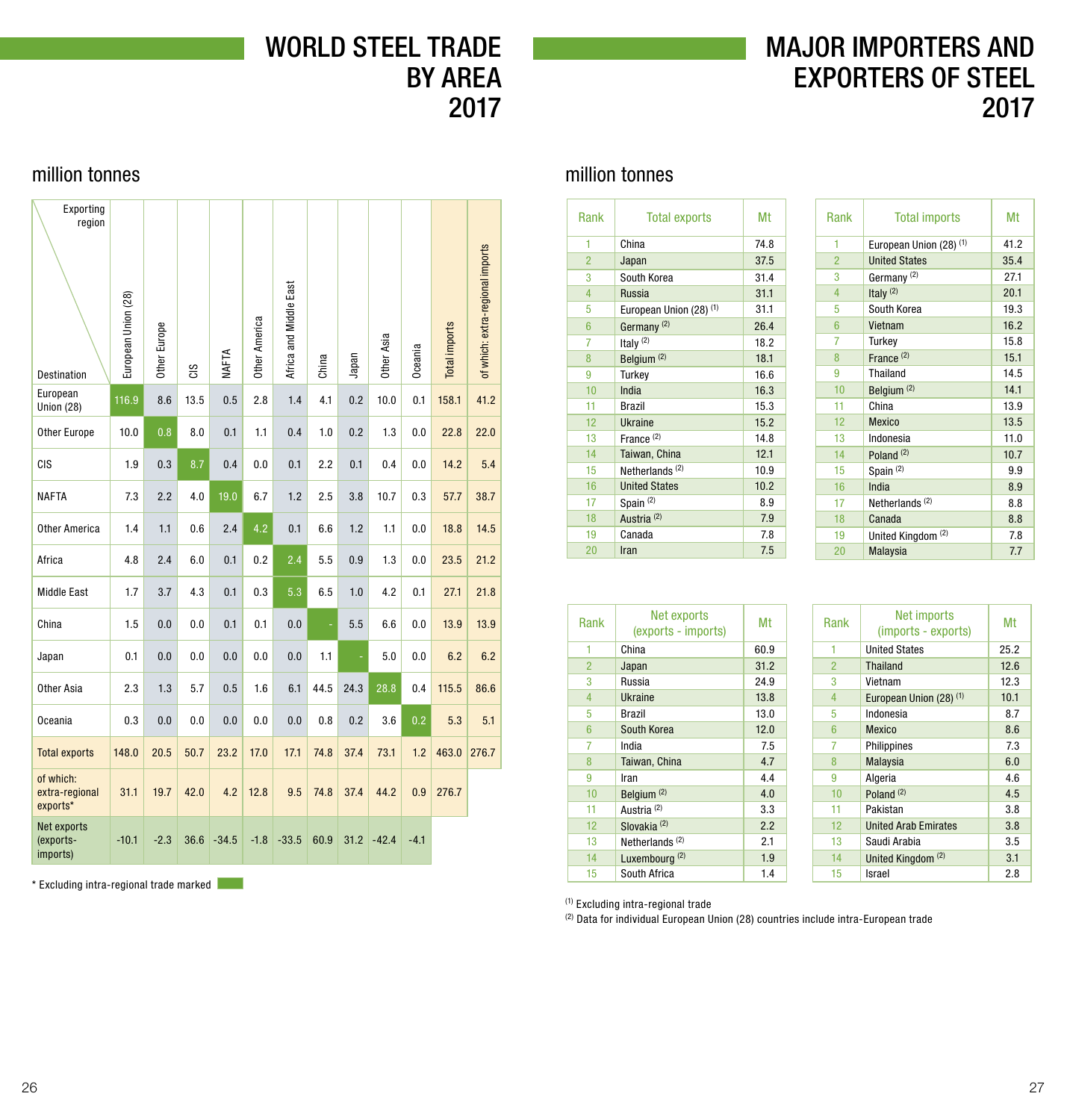# TRUE STEEL USE 2010 TO 2016

### <span id="page-14-0"></span>million tonnes, finished steel equivalent million tonnes, finished steel equivalent



Indirect trade in steel takes place through exports and imports of steel containing goods and is expressed in finished steel equivalent of products used. Further explanation on definitions and methodology of indirect trade in steel can be found in the report 'Indirect Trade in Steel (March 2015)' at [worldsteel.org/publications/reports](http://worldsteel.org/publications/reports).

| Year | Indirect exports, Mt |
|------|----------------------|
| 2000 | 171.2                |
| 2001 | 177.3                |
| 2002 | 186.9                |
| 2003 | 198.0                |
| 2004 | 223.2                |
| 2005 | 248.8                |
| 2006 | 269.2                |
| 2007 | 291.5                |
| 2008 | 302.5                |
| 2009 | 230.9                |
| 2010 | 284.7                |
| 2011 | 323.2                |
| 2012 | 323.5                |
| 2013 | 318.7                |
| 2014 | 324.2                |
| 2015 | 321.7                |
| 2016 | 329.3                |

## MAJOR INDIRECT IMPORTERS AND EXPORTERS OF STEEL 2016

### million tonnes, finished steel equivalent

| <b>Rank</b>    | Indirect exports     | Mt   |
|----------------|----------------------|------|
| 1              | China                | 71.1 |
| $\overline{2}$ | Germany*             | 33.0 |
| 3              | Japan                | 22.7 |
| $\overline{4}$ | South Korea          | 22.2 |
| 5              | <b>United States</b> | 20.8 |
| 6              | Mexico               | 15.5 |
| 7              | Italy*               | 13.5 |
| 8              | Spain*               | 9.6  |
| 9              | Poland*              | 8.7  |
| 10             | France*              | 8.2  |

| Rank           | Net indirect exports<br>(exports - imports) | Mt   |
|----------------|---------------------------------------------|------|
|                | China                                       | 60.5 |
| $\mathfrak{p}$ | South Korea                                 | 15.5 |
| 3              | Japan                                       | 15.2 |
|                | Germany*                                    | 9.5  |
| 5              | Mexico                                      | 54   |

| Rank           | Indirect imports                            | Mt   |
|----------------|---------------------------------------------|------|
| 1              | <b>United States</b>                        | 44.3 |
| $\overline{2}$ | Germany*                                    | 23.5 |
| 3              | France*                                     | 12.5 |
| 4              | United Kingdom*                             | 12.2 |
| 5              | Canada                                      | 11.8 |
| 6              | China                                       | 10.6 |
| 7              | Mexico                                      | 10.1 |
| 8              | Italy*                                      | 8.3  |
| 9              | Belgium-Luxembourg*                         | 8.0  |
| 10             | Japan                                       | 7.4  |
|                |                                             |      |
| Rank           | Net indirect imports<br>(imnorte - exnorte) | Мt   |

| Rank           | <b>NET IHAILECT IHIDOLIS</b><br>(imports - exports) | Mt   |
|----------------|-----------------------------------------------------|------|
|                | <b>United States</b>                                | 23.5 |
| $\overline{2}$ | United Kingdom*                                     | 6.2  |
| 3              | Canada                                              | 5.3  |
|                | Australia                                           | 4.8  |
| 5              | Russia                                              | 4.7  |
|                |                                                     |      |

\*Data for individual European Union (28) countries include intra-European trade

|                               | 2010   | 2011   | 2012   | 2013   | 2014   | 2015   | 2016   |
|-------------------------------|--------|--------|--------|--------|--------|--------|--------|
| France                        | 16.0   | 17.9   | 15.8   | 15.9   | 15.8   | 16.3   | 17.4   |
| Germany                       | 29.9   | 32.8   | 28.6   | 28.3   | 29.4   | 28.9   | 31.0   |
| Italy                         | 22.6   | 22.3   | 15.4   | 15.4   | 15.7   | 18.8   | 18.9   |
| Spain                         | 11.9   | 10.3   | 7.4    | 9.0    | 9.3    | 10.7   | 10.3   |
| <b>United Kingdom</b>         | 13.7   | 14.0   | 13.3   | 14.1   | 16.2   | 16.5   | 17.1   |
| European Union (28)           | 141.4  | 147.1  | 124.1  | 126.6  | 135.6  | 143.1  | 149.2  |
| Turkey                        | 22.3   | 25.9   | 27.1   | 29.8   | 28.4   | 32.5   | 32.1   |
| <b>Other Europe</b>           | 28.9   | 32.8   | 34.4   | 37.2   | 36.0   | 40.1   | 39.9   |
| Russia                        | 42.8   | 50.5   | 52.4   | 52.3   | 50.6   | 43.8   | 43.4   |
| <b>CIS</b>                    | 53.1   | 62.3   | 65.3   | 65.7   | 61.4   | 52.0   | 52.8   |
| Canada                        | 20.0   | 20.7   | 22.6   | 22.5   | 22.2   | 19.1   | 20.3   |
| Mexico                        | 16.6   | 17.5   | 19.1   | 17.6   | 19.9   | 20.1   | 20.0   |
| <b>United States</b>          | 91.2   | 101.6  | 112.5  | 113.5  | 123.7  | 118.9  | 115.4  |
| <b>NAFTA</b>                  | 127.8  | 139.9  | 154.2  | 153.6  | 165.8  | 158.1  | 155.7  |
| <b>Brazil</b>                 | 28.1   | 28.1   | 28.5   | 30.4   | 27.9   | 22.6   | 18.9   |
| <b>South America</b>          | 48.7   | 52.2   | 53.7   | 55.4   | 51.6   | 47.0   | 40.1   |
| <b>Africa and Middle East</b> | 73.6   | 81.1   | 82.3   | 87.2   | 90.8   | 89.5   | 83.9   |
| China                         | 537.4  | 583.4  | 603.5  | 686.8  | 655.3  | 611.7  | 619.8  |
| Japan                         | 43.0   | 43.8   | 44.0   | 48.1   | 52.1   | 48.3   | 46.9   |
| South Korea                   | 33.8   | 35.6   | 35.1   | 35.6   | 39.3   | 39.7   | 41.6   |
| Asia and Oceania              | 760.2  | 815.5  | 847.3  | 941.4  | 920.2  | 879.4  | 902.9  |
| Total <sup>(1)</sup>          | 1233.6 | 1330.8 | 1361.1 | 1467.1 | 1461.4 | 1409.2 | 1424.6 |

(1) Total comprises 74 countries

True steel use (TSU) is obtained by subtracting net indirect exports of steel from apparent steel use (ASU). Total TSU is not equal to ASU because of differences in country coverage and methodological specifics of indirect trade in steel calculations. Further details can be found at [worldsteel.org/publications/reports](http://worldsteel.org/publications/reports).

# APPARENT AND TRUE STEEL USE PER CAPITA, 2016

### kilogrammes, finished steel equivalent

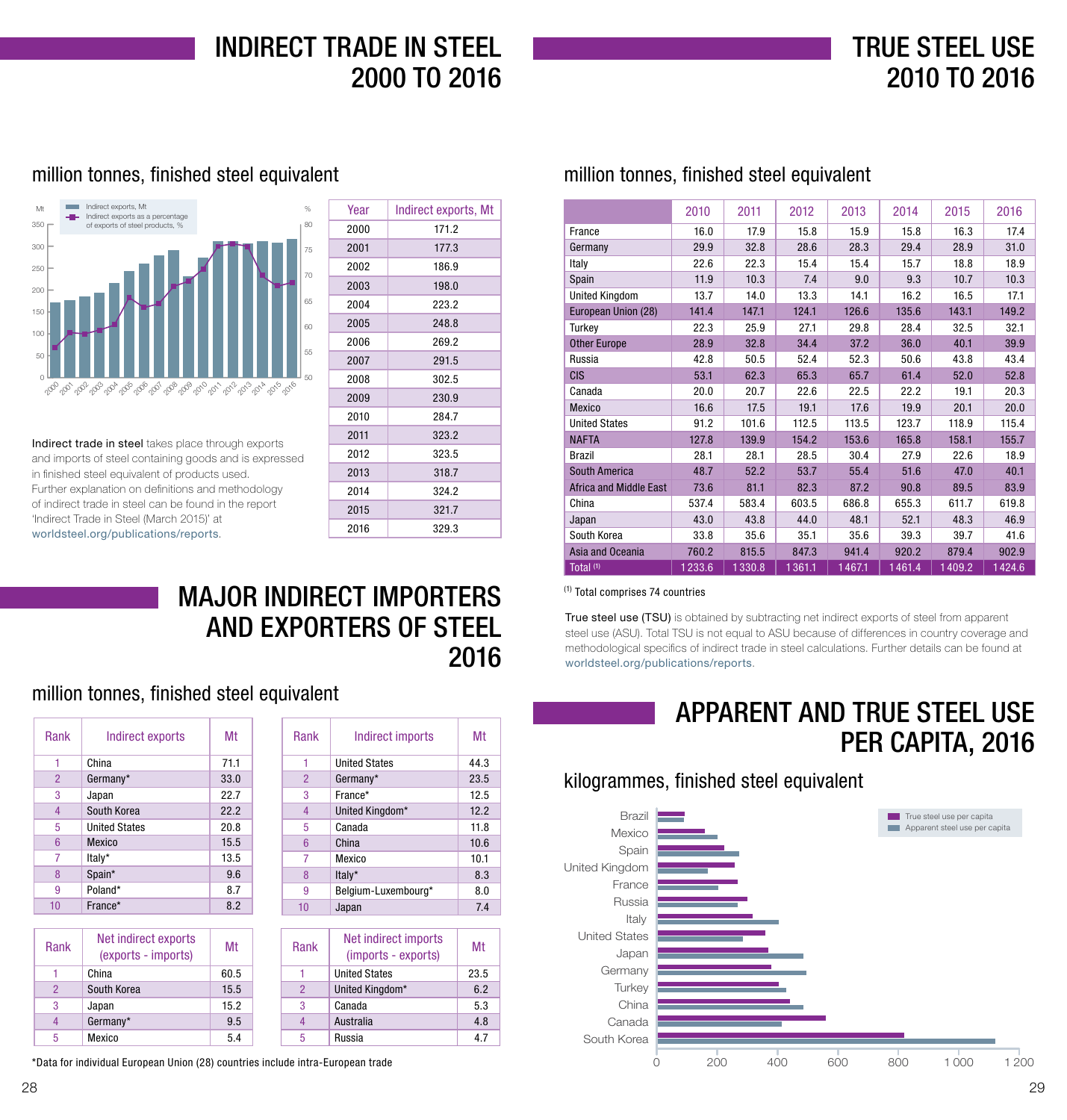# ABOUT US

The World Steel Association (worldsteel) is one of the largest and most dynamic industry associations in the world. worldsteel represents over 160 steel producers (including 9 of the world's 10 largest steel companies), national and regional steel industry associations, and steel research institutes. worldsteel members represent around 85% of world steel production.

worldsteel's mission is to act as the focal point for the steel industry. worldsteel provides global leadership on all major strategic issues affecting the industry, particularly focusing on economic, environmental and social sustainability. worldsteel promotes steel and the steel industry to customers, the industry, media and the general public. It assists its members to develop the market for steel. worldsteel has major projects in the automotive and construction sectors.



Notation used in this publication:

| (e) | indicates a figure that has been estimated.              |  |  |  |  |
|-----|----------------------------------------------------------|--|--|--|--|
| 0.0 | indicates that the quantity concerned is less than 0.05. |  |  |  |  |
|     | indicates zero or no data.                               |  |  |  |  |

This publication is printed on Olin paper. Olin is certified by  $FSC$ the Forest Stewardship Council as environmentally-responsible paper.

World Steel in Figures © World Steel Association 2018 ISBN 978-2-930069-89-0

Cover image: Louvre steel roof, Abu Dhabi, UAE by Bin Wang, Alamy

Design: [double-id.com](http://double-id.com)